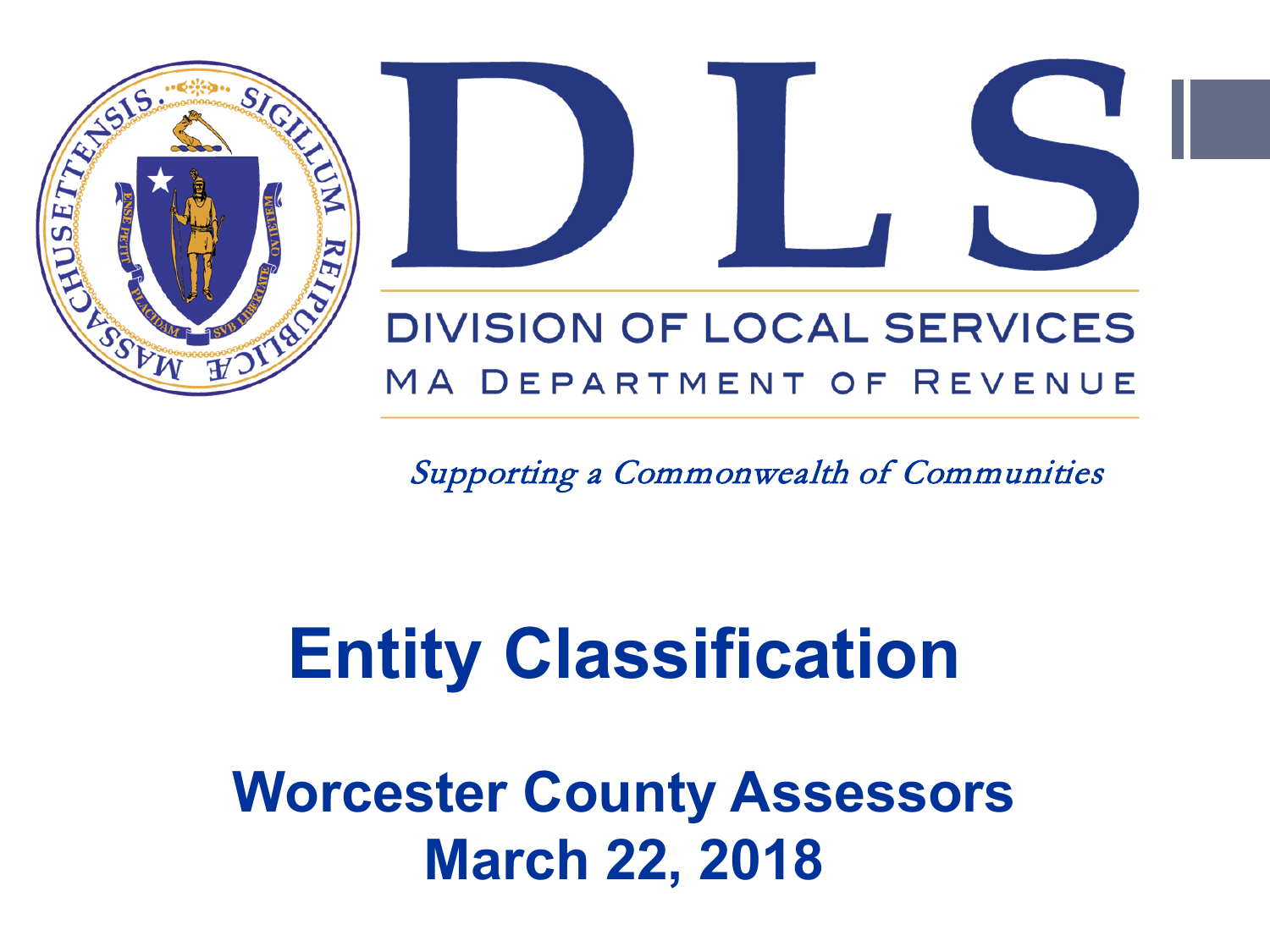### **Entity Status and Personal Property Tax Exemptions**

#### **Topics**

- **Corporations**
	- **Business**
	- **Manufacturing**
	- **Financial, Insurance, & Telephone**
- **Personal Property Taxable and Exempted**
- **LLC's**
- **Other Non-Corporate Entities**
- **Disregarded Entities**
- **Investigating Corporate Status**
	- **Corps Book**
	- **Discovery**
	- **Personal Property Audit**
	- **Abatement Process**
- **Assessing Entities of Unknown Status**
- **Correcting Errors**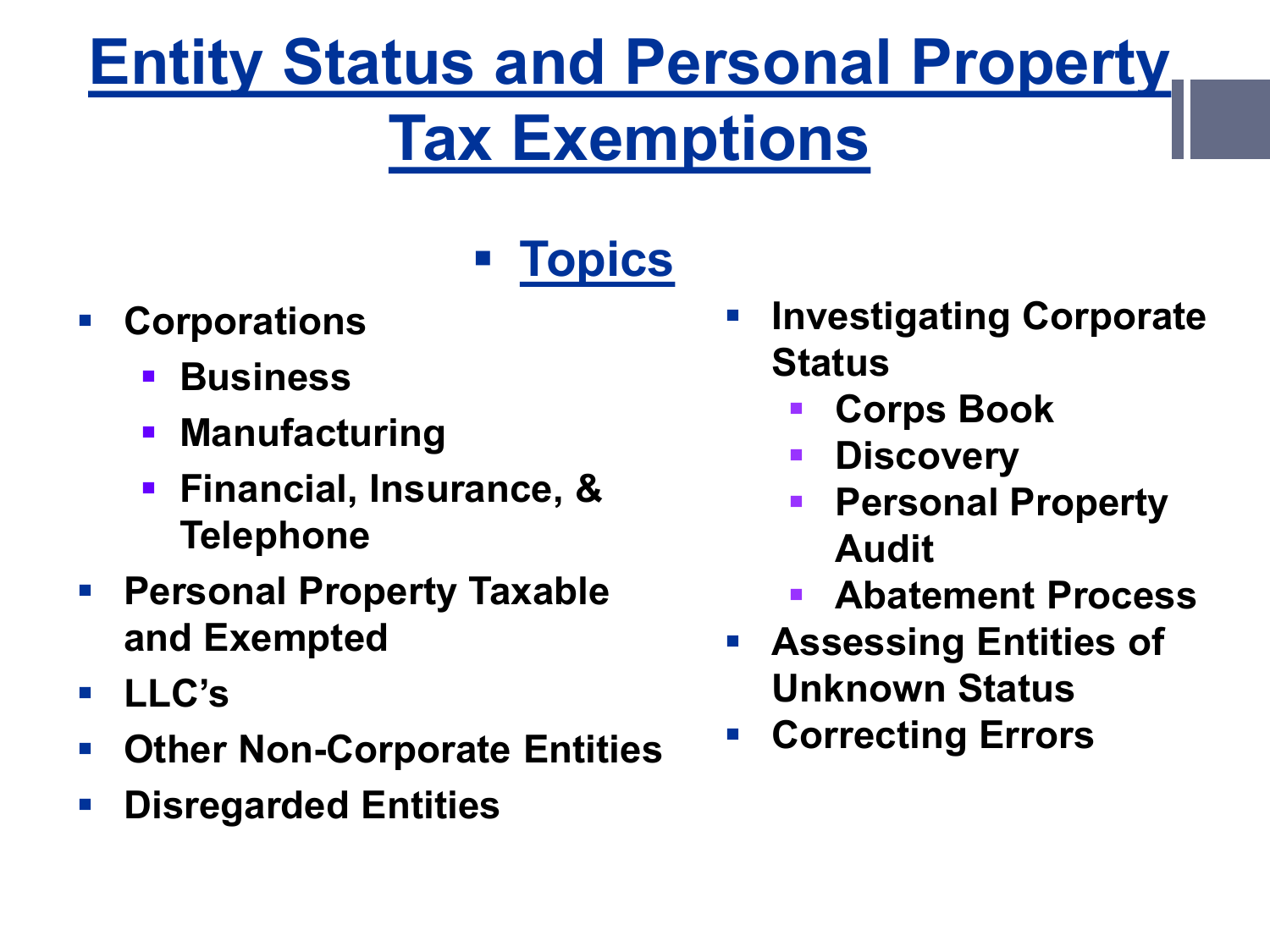#### **Entity Status Classifications**

- **Form of ownership entity relevant to taxability of personal property**
- **Corporations receive specific personal property tax exemptions dependent on type of corporation**

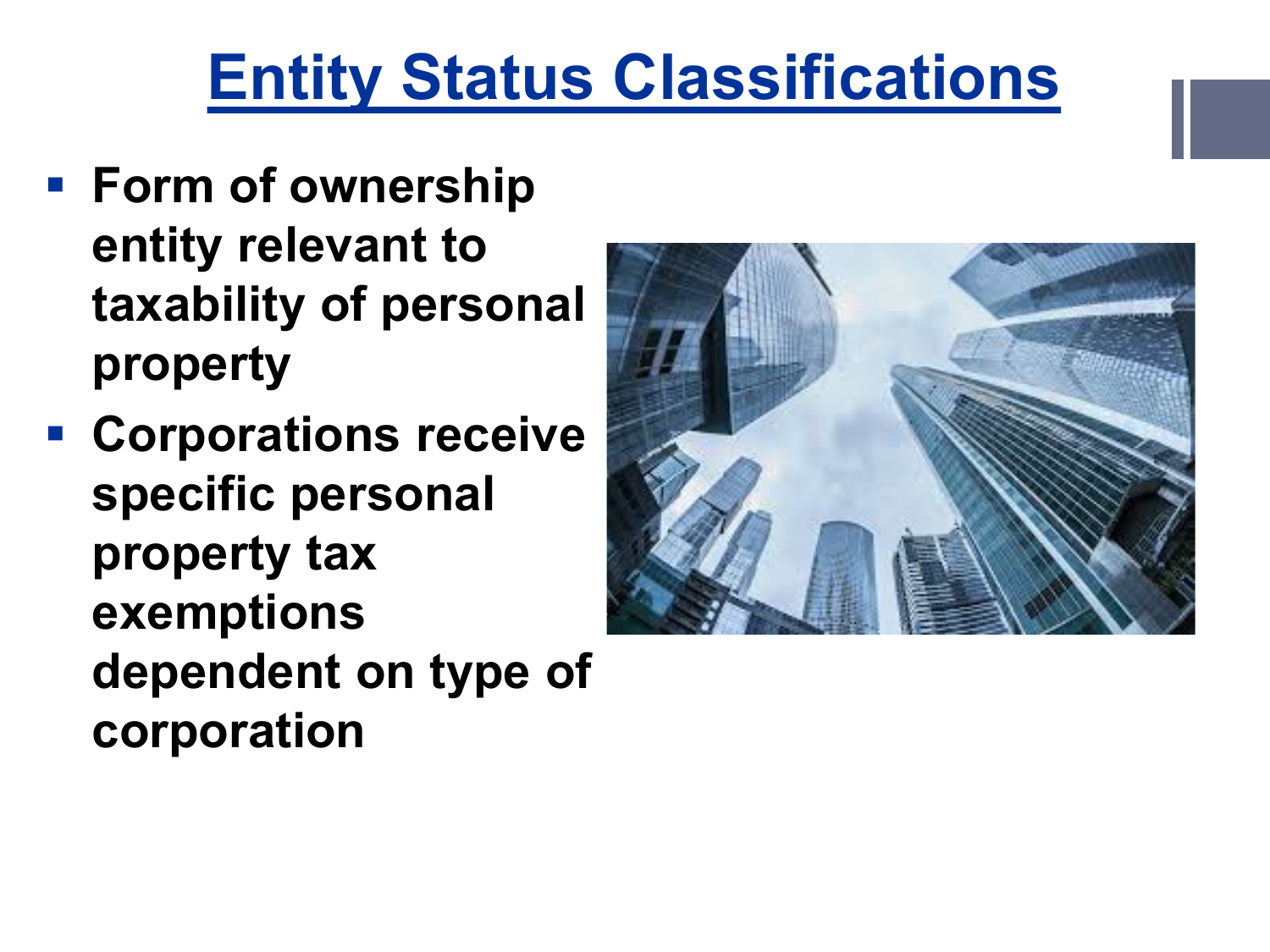# **Entity Status Classifications**

- **Some non-corporate entities are treated as corporations for federal income tax filing purposes**
- **Massachusetts adopts the federal tax treatment of entities for purposes of allocating exemptions**

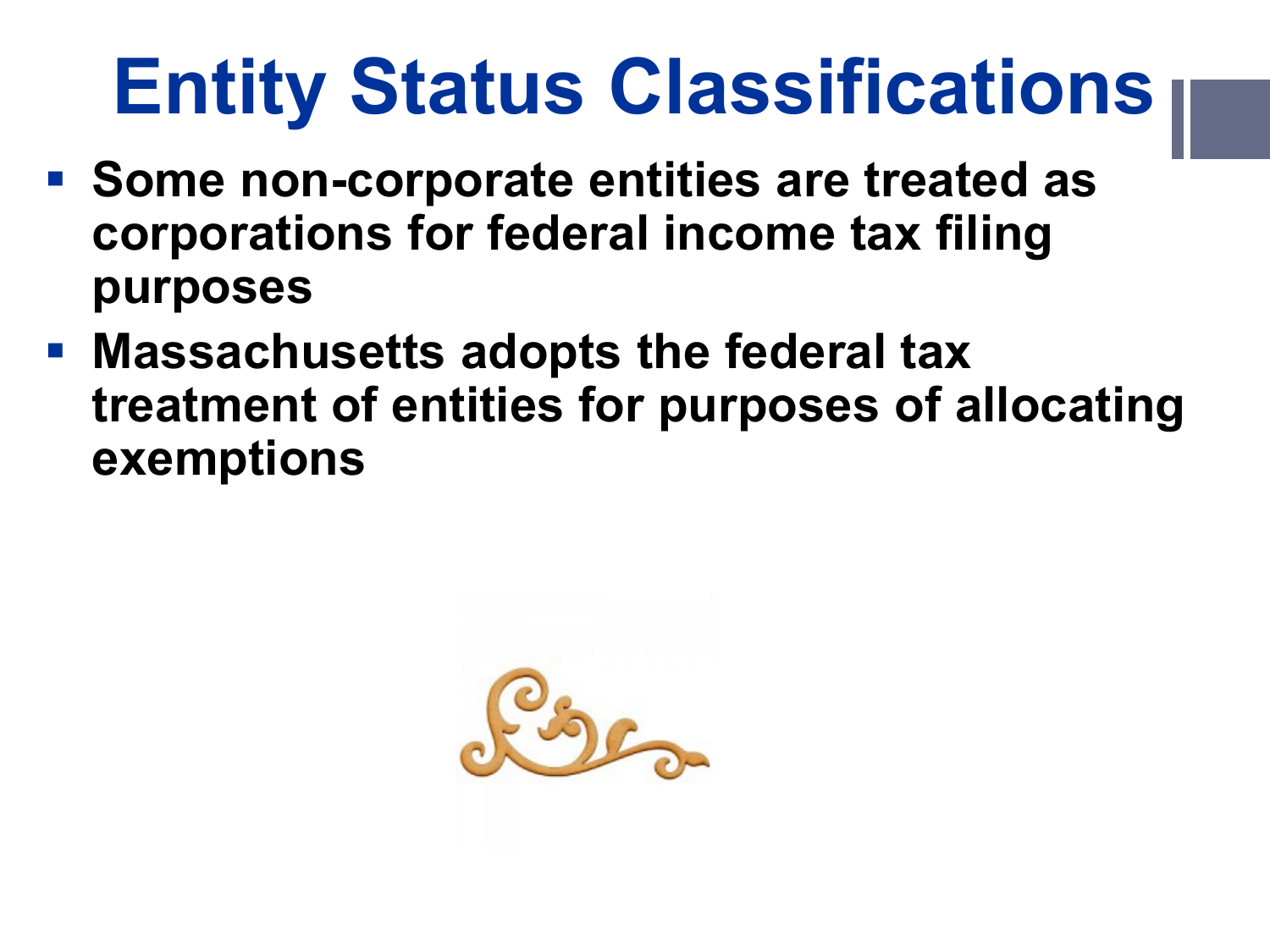# **Corporations**

- **3 categories of corporations:**
	- **Business corporations taxable under G.L. c. 63, § 39;** *see* **G.L. c. 59, § 5, Clause Sixteenth (2)**
	- **Classified manufacturing (M) corporations;**  *see* **G.L. c. 59, § 5, Clause Sixteenth (3)**
	- **Telephone/insurance/financial institutions;**  *see* **G.L. c. 59, § 5, Clause Sixteenth (1)**

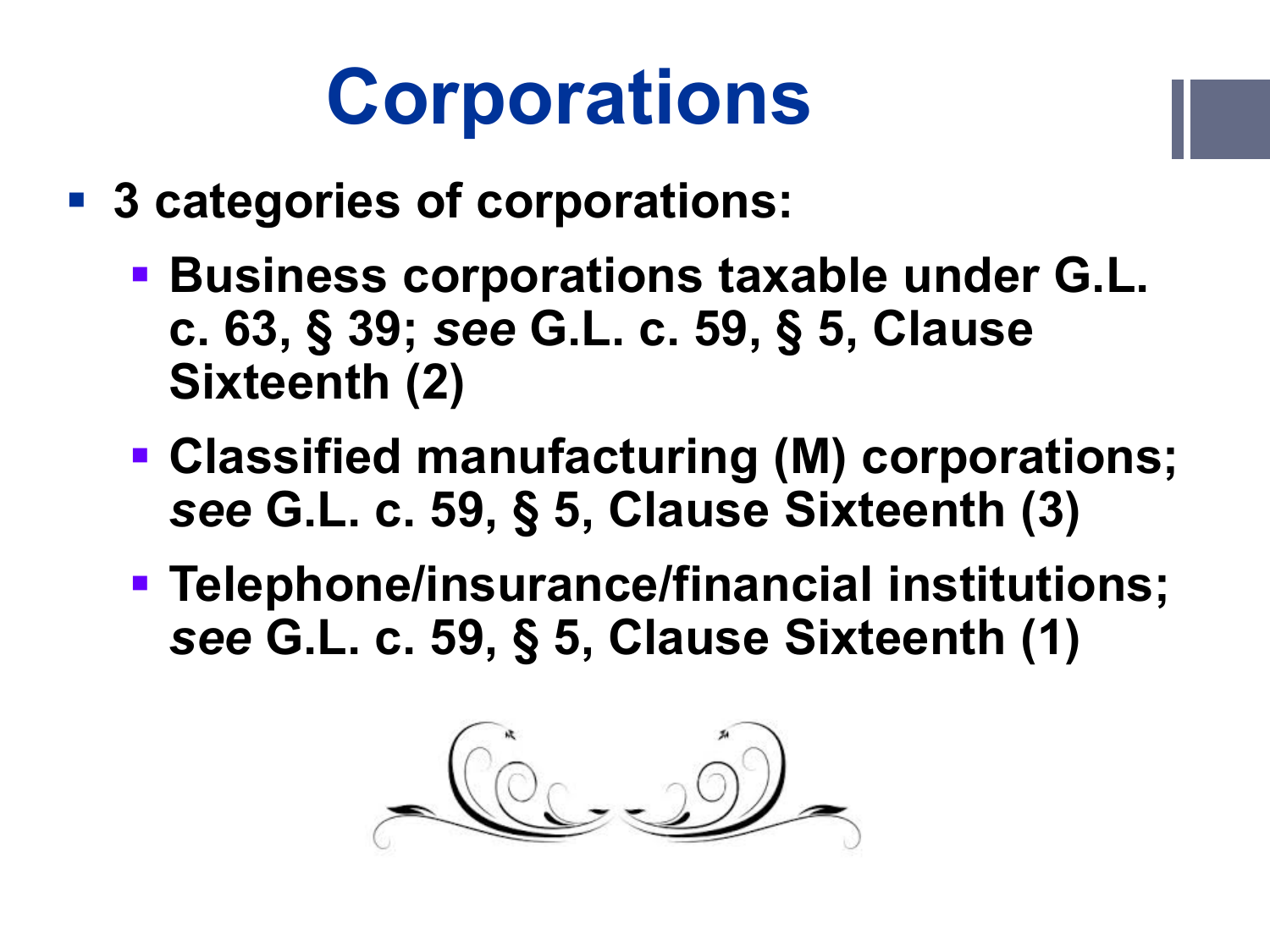# **Corporations (cont'd.)**



- **Personal property tax exemptions vary according to type of corporation**
- **Exemptions are part of integrated scheme of corporation taxation under G.L. c. 59, § 18 and c. 63**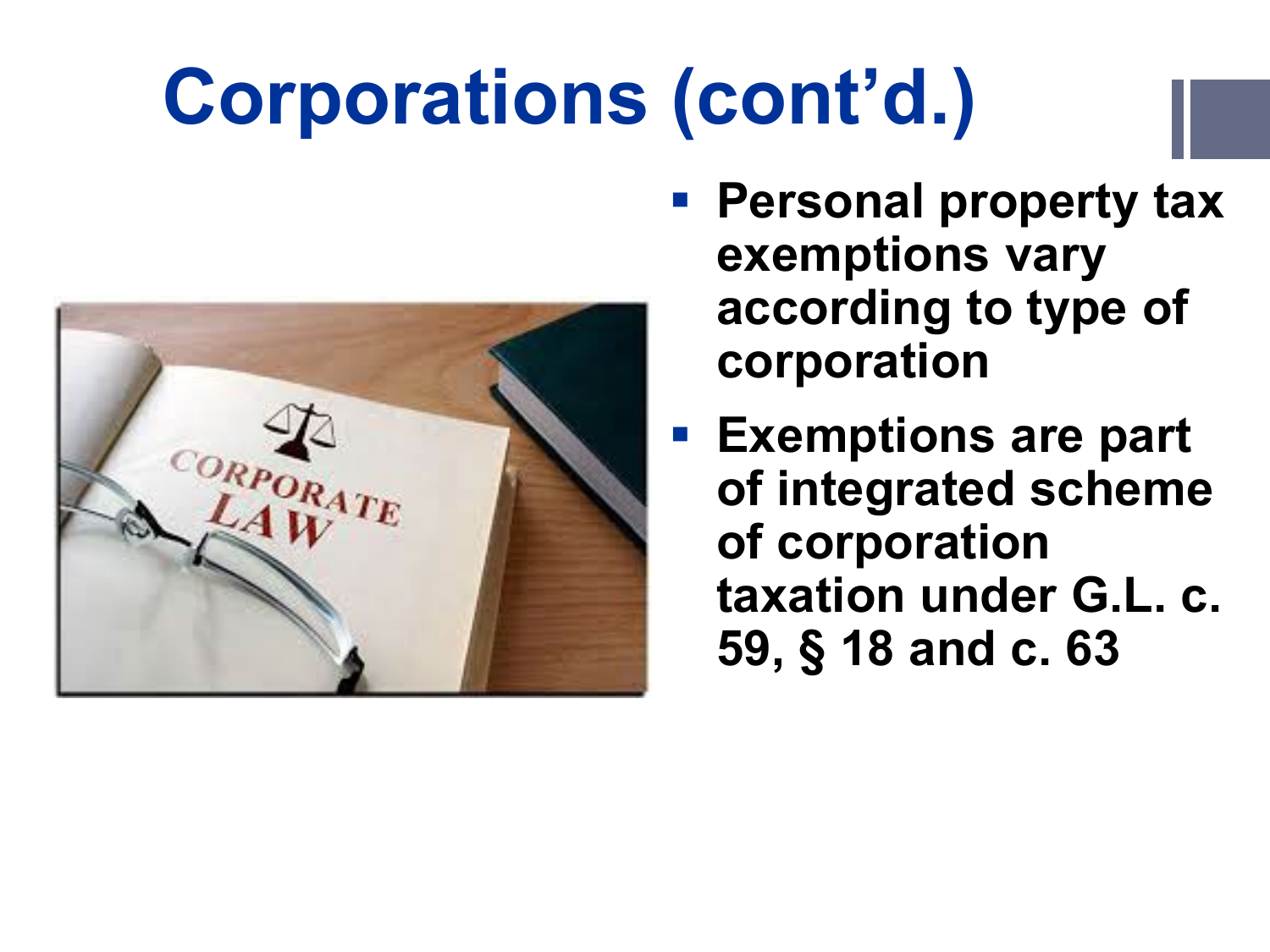**Property Taxable to All Corporations**

- **Poles, wires, underground conduits and pipes taxable to all corporations (59:5(16))**
- **Business, electric and gas distribution corps taxable on network poles and wires over public ways (giant machines)**
- **Poles/wires over public ways are taxable to incorporated telephone and cable companies (59:18(5))**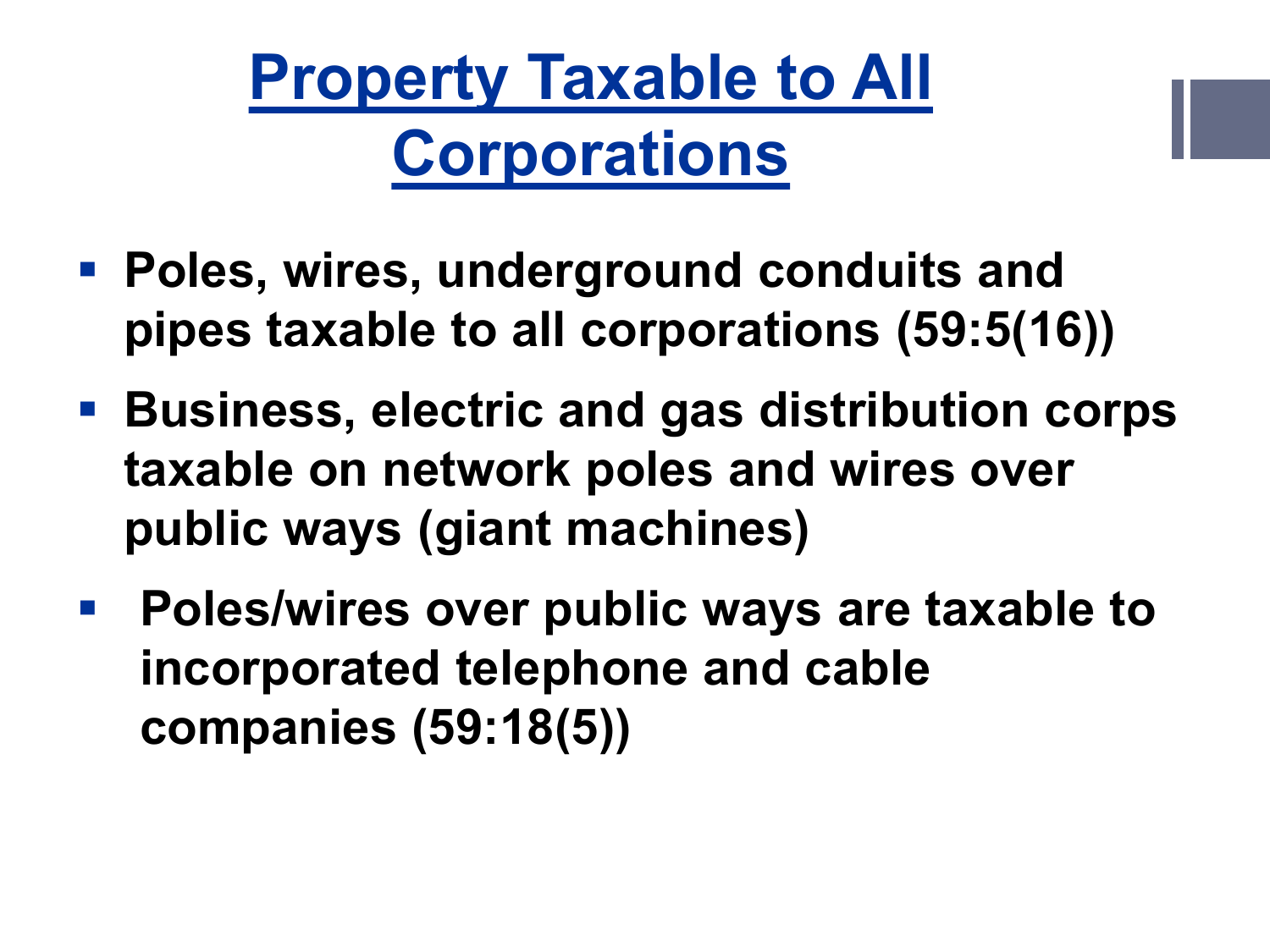**Exemptions for Business Corporations (59:5(16)(2))**

 **Exempt except poles, wires, underground conduits, pipes and machinery used in the conduct of business**

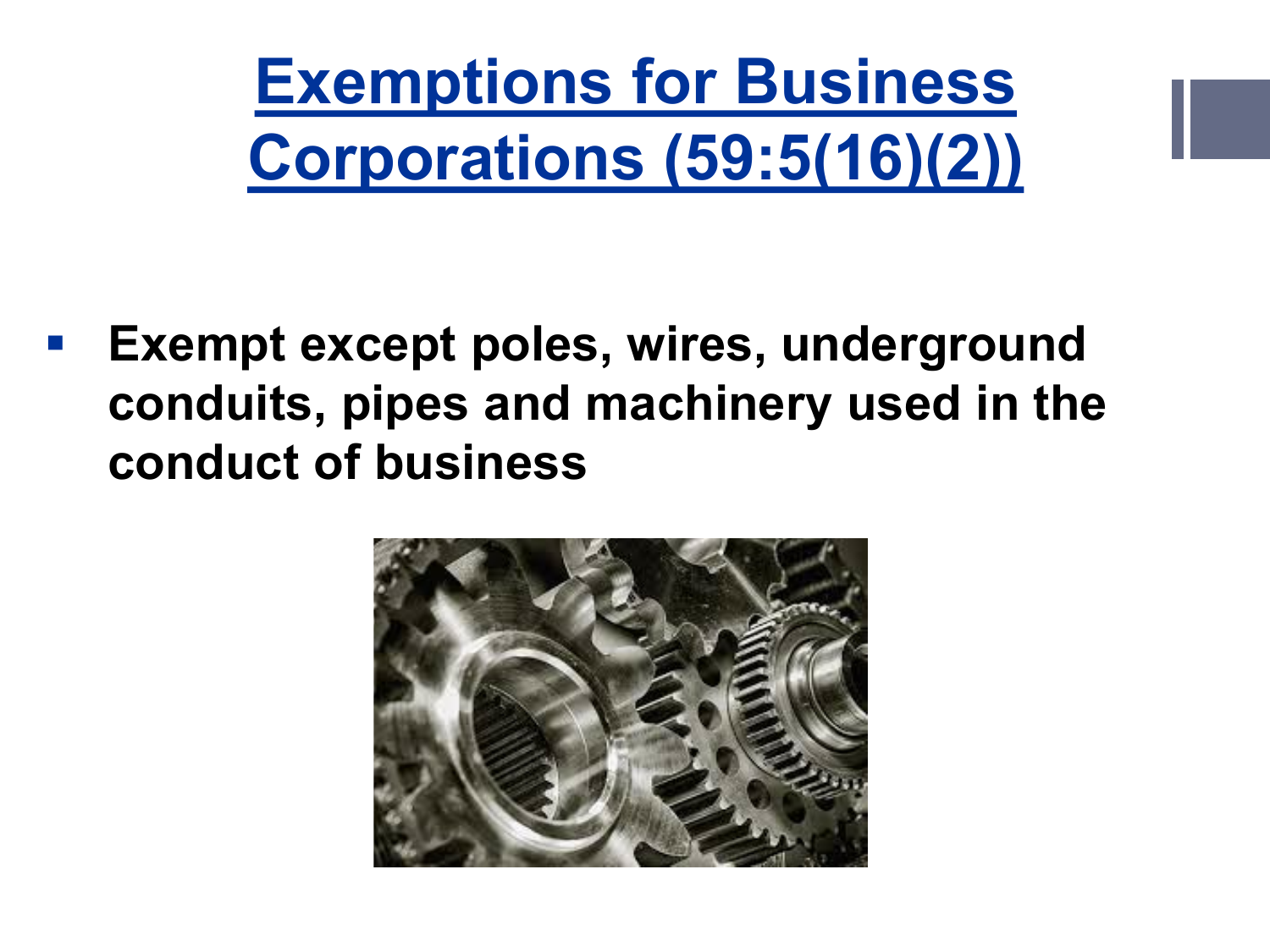**Exemptions for Business Corporations (59:5(16)(2)) (cont'd.)**

- **Machinery Used in Conduct of Business yet excluded from taxability:**
	- **F** Stock in trade
	- **Used directly in laundering and dry cleaning**
	- **Used directly in refrigeration of goods and air conditioning premises**
	- **Used directly in selling, purchasing, accounting or administrative functions**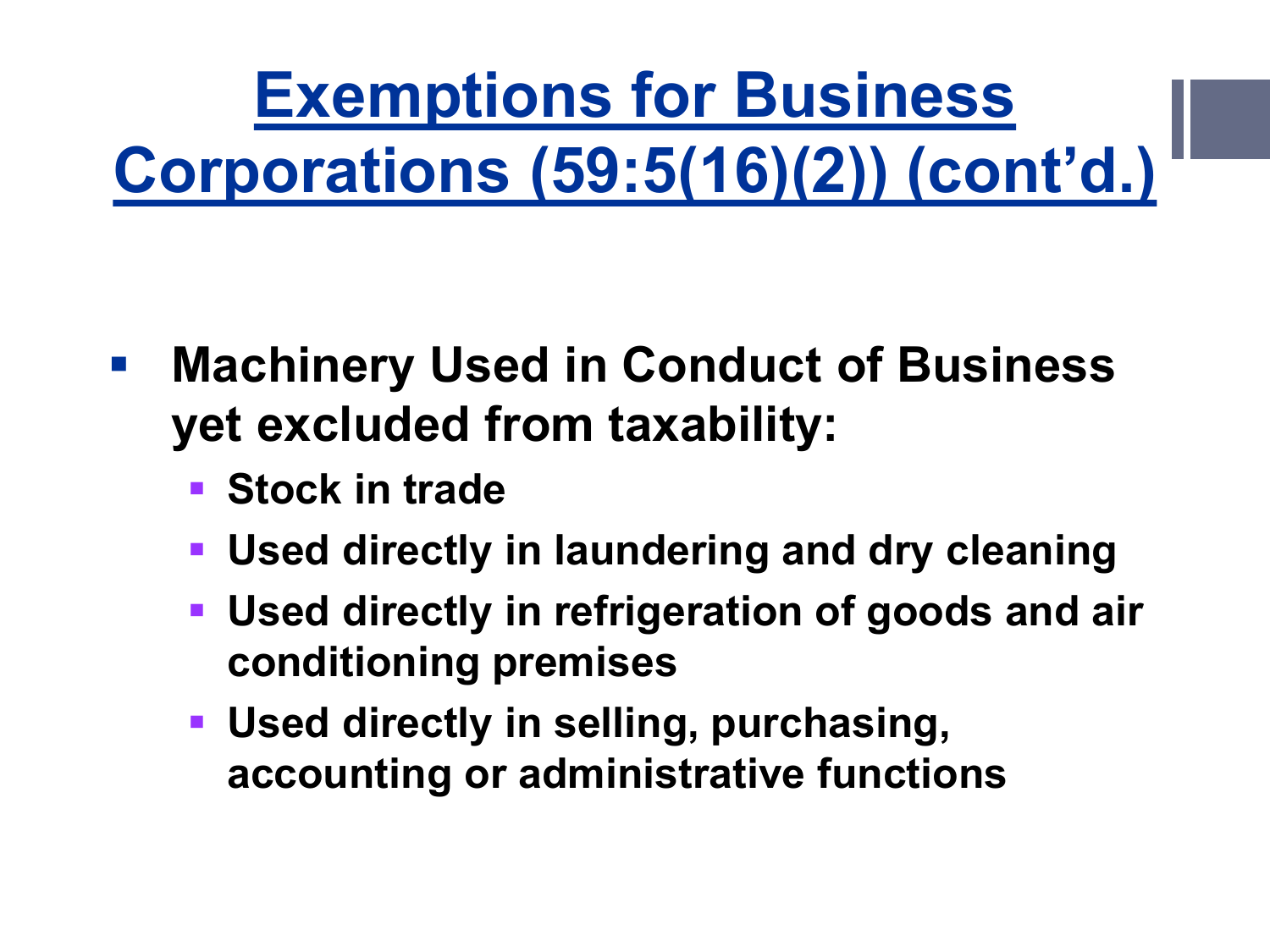# **Exemptions for Business Corporations (59:5(16)(2)) (cont'd.)**

- **Stock in trade means sold or leased in usual course of business and excludes financed sale and consignment goods**
- **Machinery used to sell goods are exempt, but not those providing entertainment or service**
- **Accounting and administrative functions means in-house/record keeping**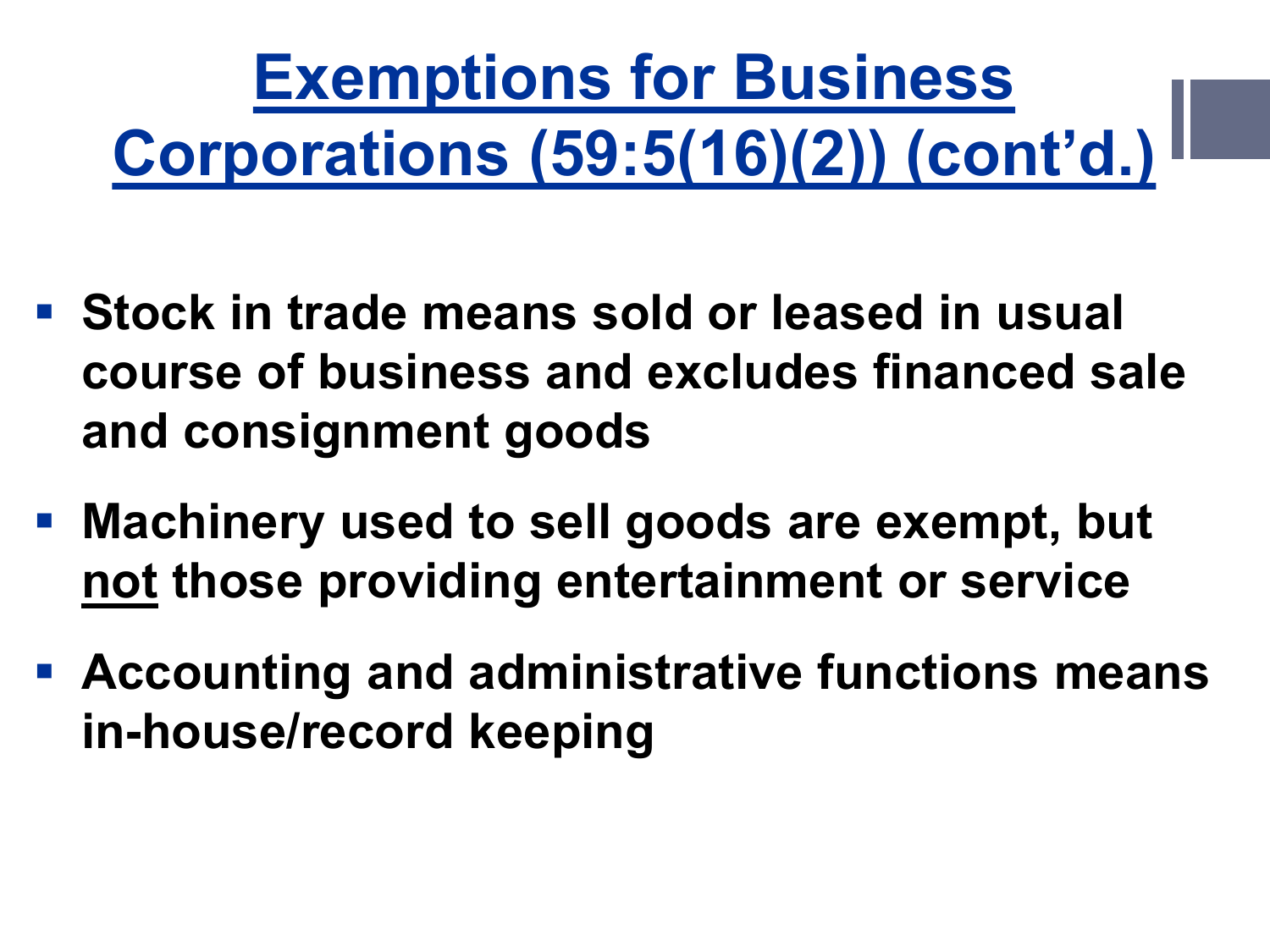**Exemptions for Business Corporations (59:5(16)(2)) (cont'd.)**

- **Exemptions apply to foreign and domestic corporations and non-corporate business entities treated as corporations for federal income tax purposes**
- **Machinery is a mechanical device with independent moving parts or its electronic equivalent**
- **Need not be actually in use if it is capable of use in the business**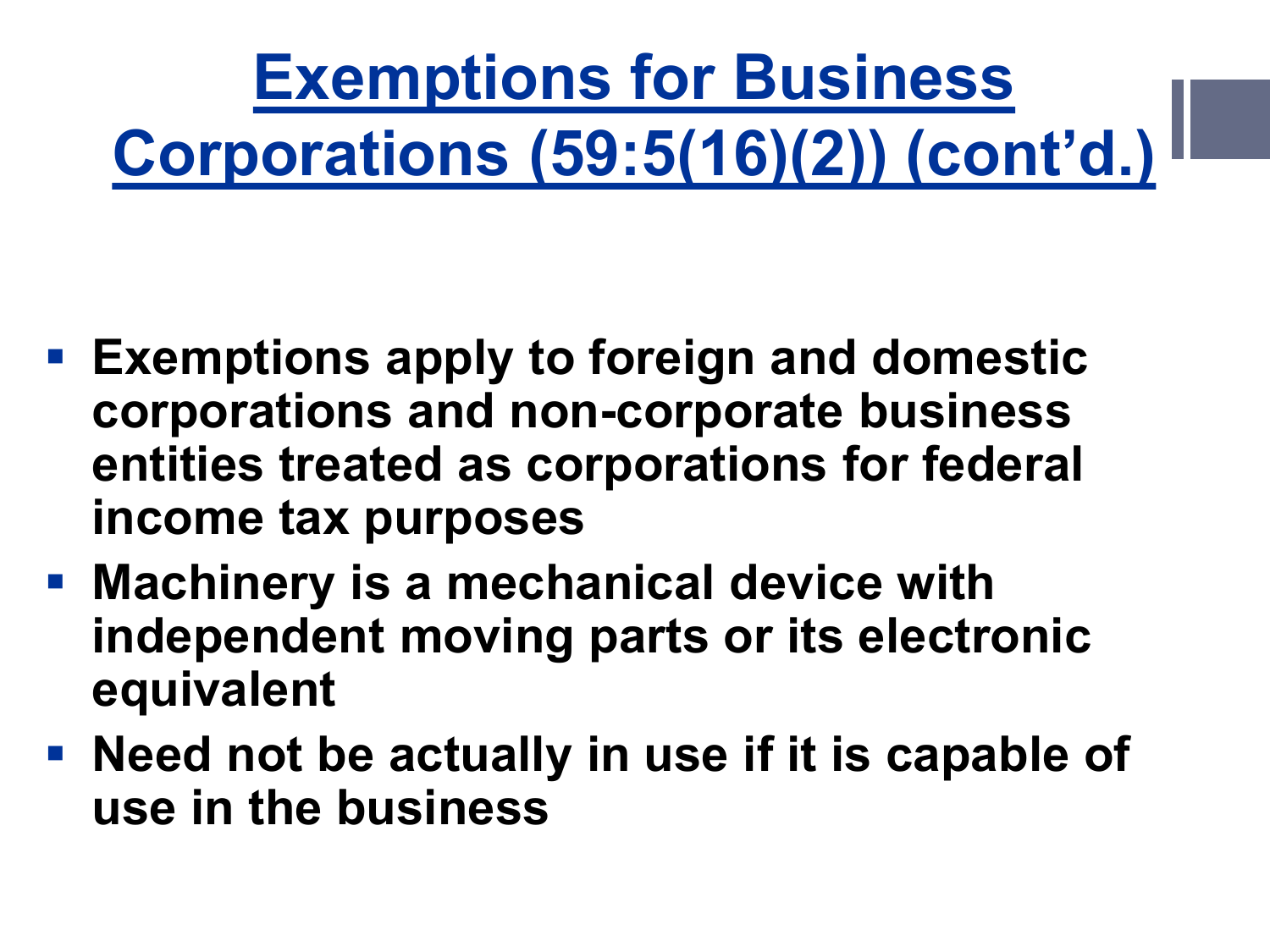**Exemptions for Business Corporations (cont.)**

- **Business corporation must be an endeavor of labor for profit or gain**
- **Corporation formed to lease personal property to a partnership which had no clients except an affiliated entity not entitled to corporate personal property tax exemptions**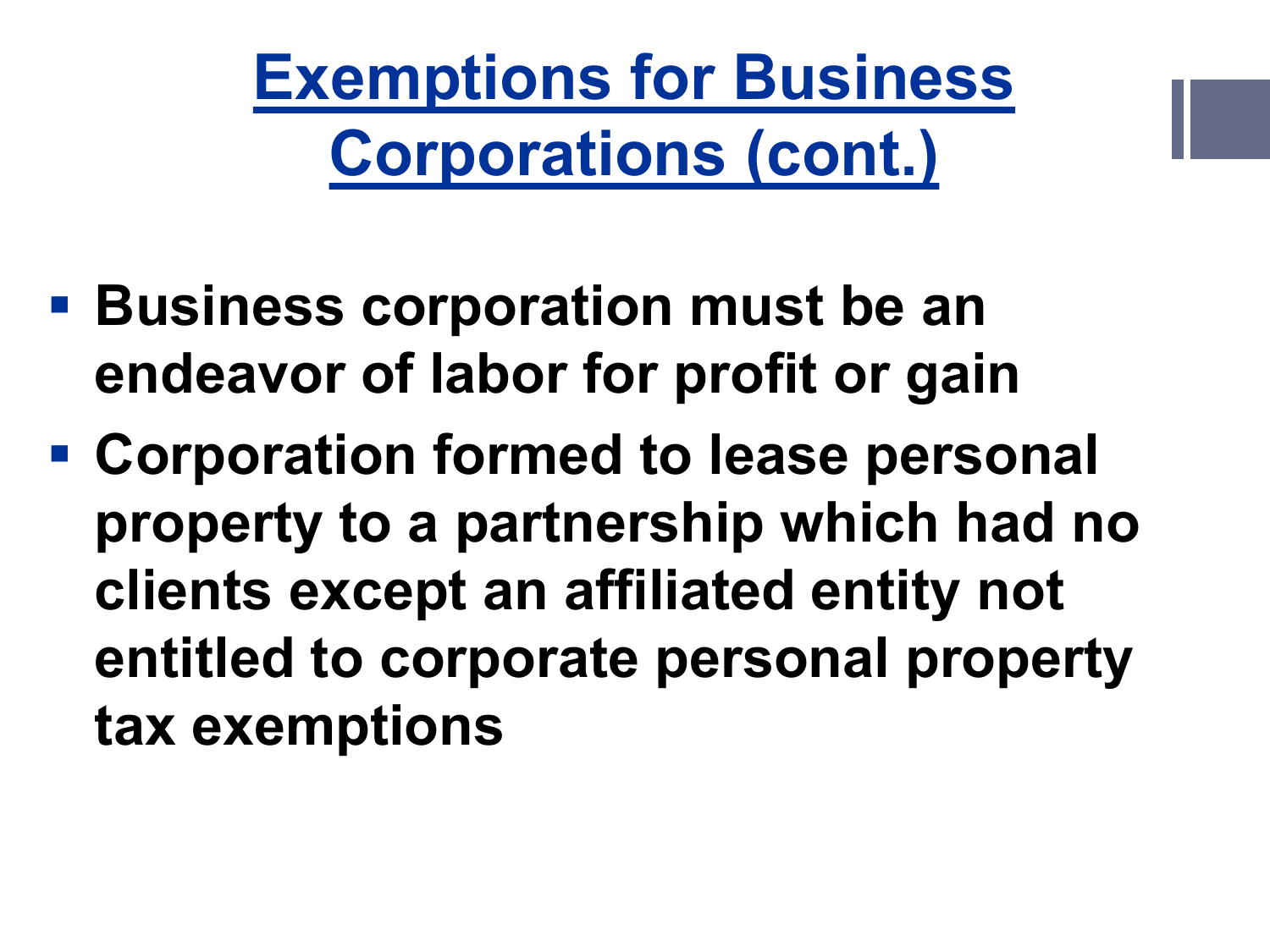**Exemptions for Telephone Corporations, Financial Institutions and Insurance Corporations (59:5(16)(1))**

- **Exempt except for real estate, poles, wires, underground conduits, pipes and machinery used in manufacture or supply/distribute water**
- **Financial institution includes mortgage companies, subsidiaries**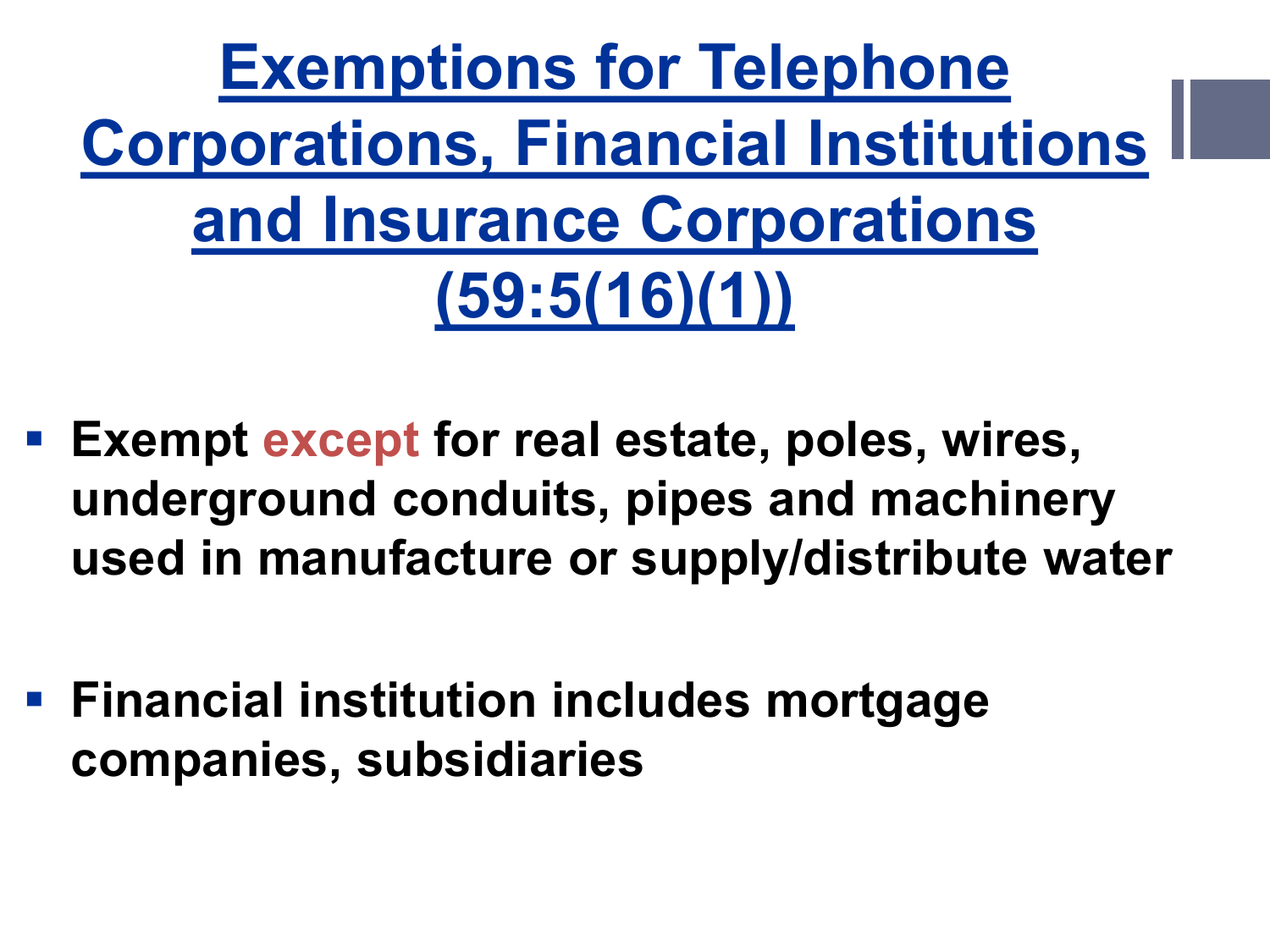**Exemptions for Telephone, Financial Institution and Insurance Corporations (cont.)**

- **Foreign insurance corporations get exemption only if reciprocity**
- **Exemptions apply to unincorporated telephone, financial institution or insurance companies treated as corporations for federal income tax purposes**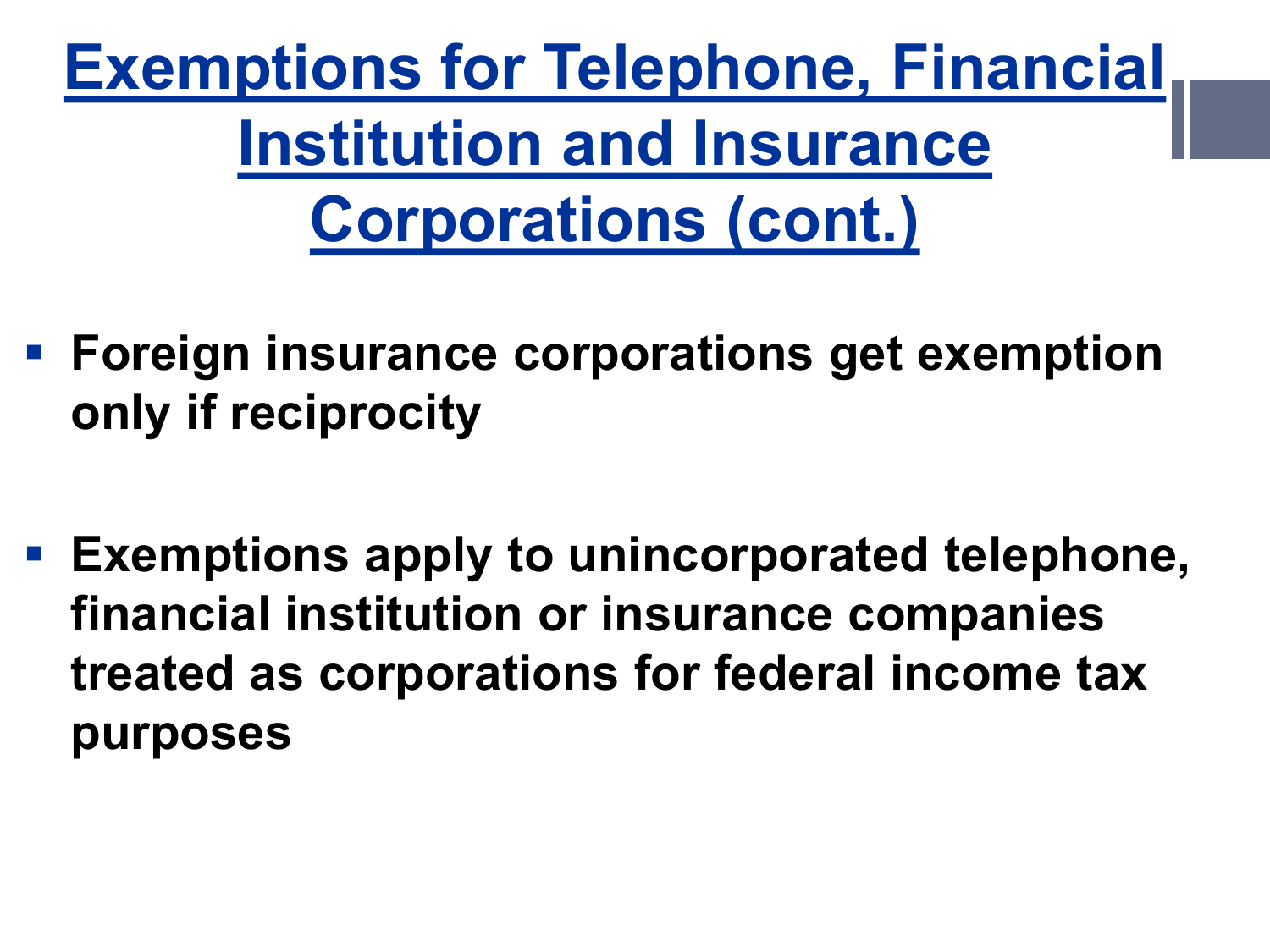

 **Manufacturing corps exempt for personal property, including machinery**

 **M classification requires application to DOR on or before 1/31 (Form 355Q)**

 **Manufacturing transforms raw or finished materials through human skill/knowledge into something with a new nature/name/use**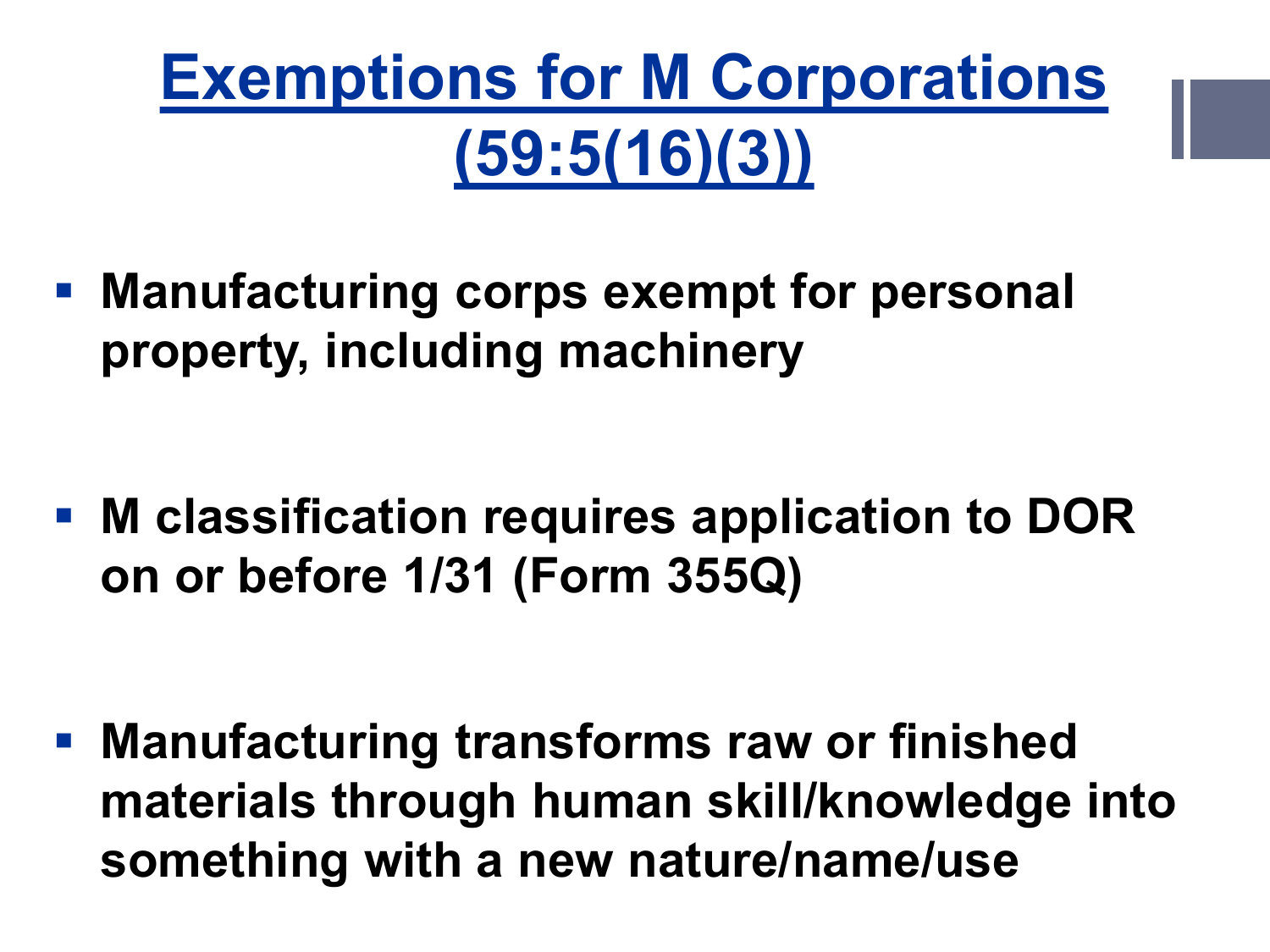## **Exemptions for M Corporations (59:5(16)(3)) (cont'd.)**

- **Court's broadly interpret term "manufacturing"**
- **Activities deemed manufacturing**
	- **Logging**
	- **Recycling junk**
	- **Publishing a book**
	- **Chopping lettuce into a chilled salad**
	- **Making a pizza**
	- **Developing a blueprint for manufacture of a product or prototype**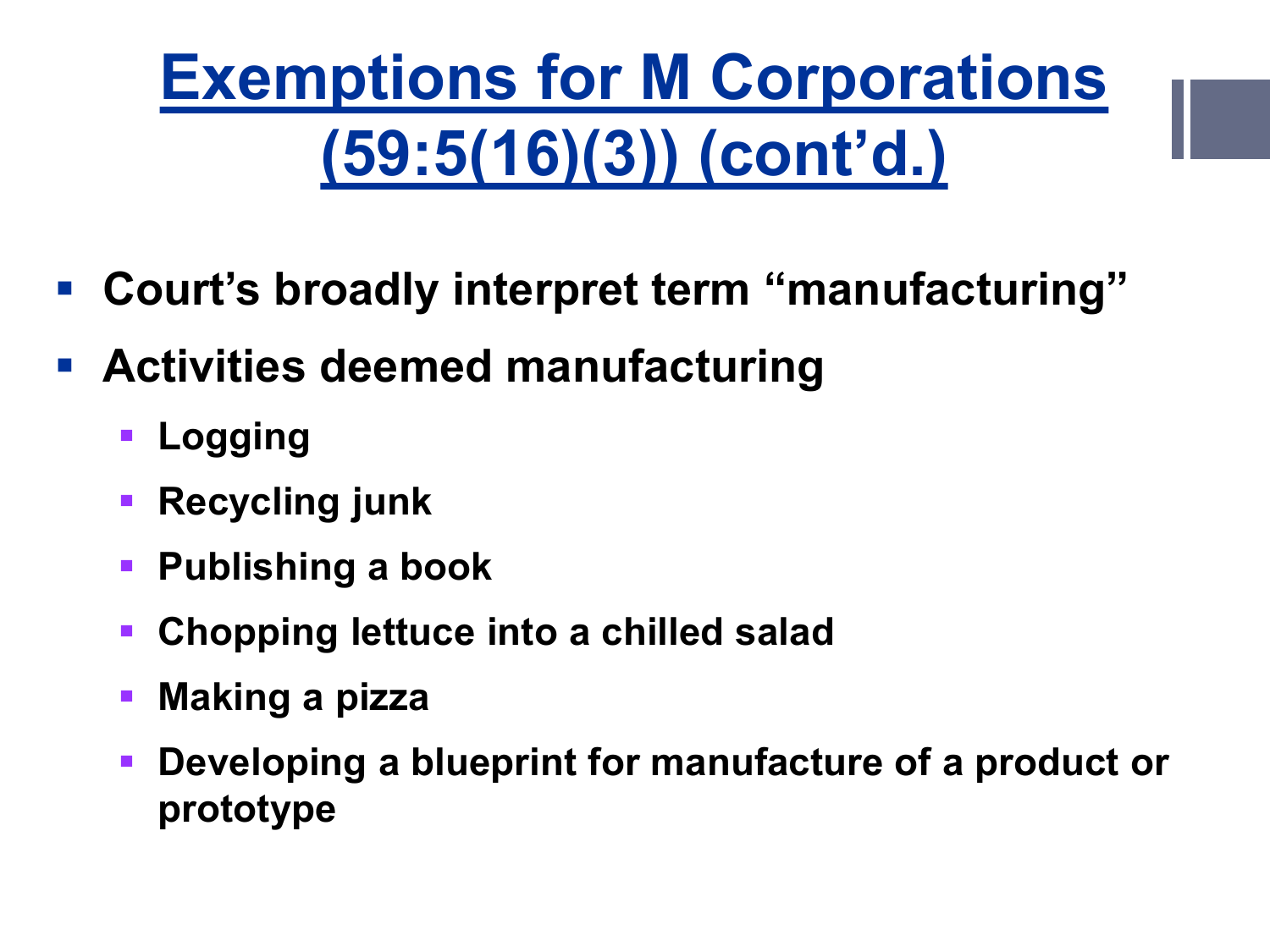**Exemptions for M Corporations (59:5(16)(3)) (cont'd.)**

- **Construction, breeding, information processing, and crushing rocks are not considered manufacturing**
- **Manufacturing activities must be substantial**
- **Exemptions apply to foreign and domestic corporations and non-corporate manufacturing entities treated as corporations for federal income tax purposes (59:5(16)(3))**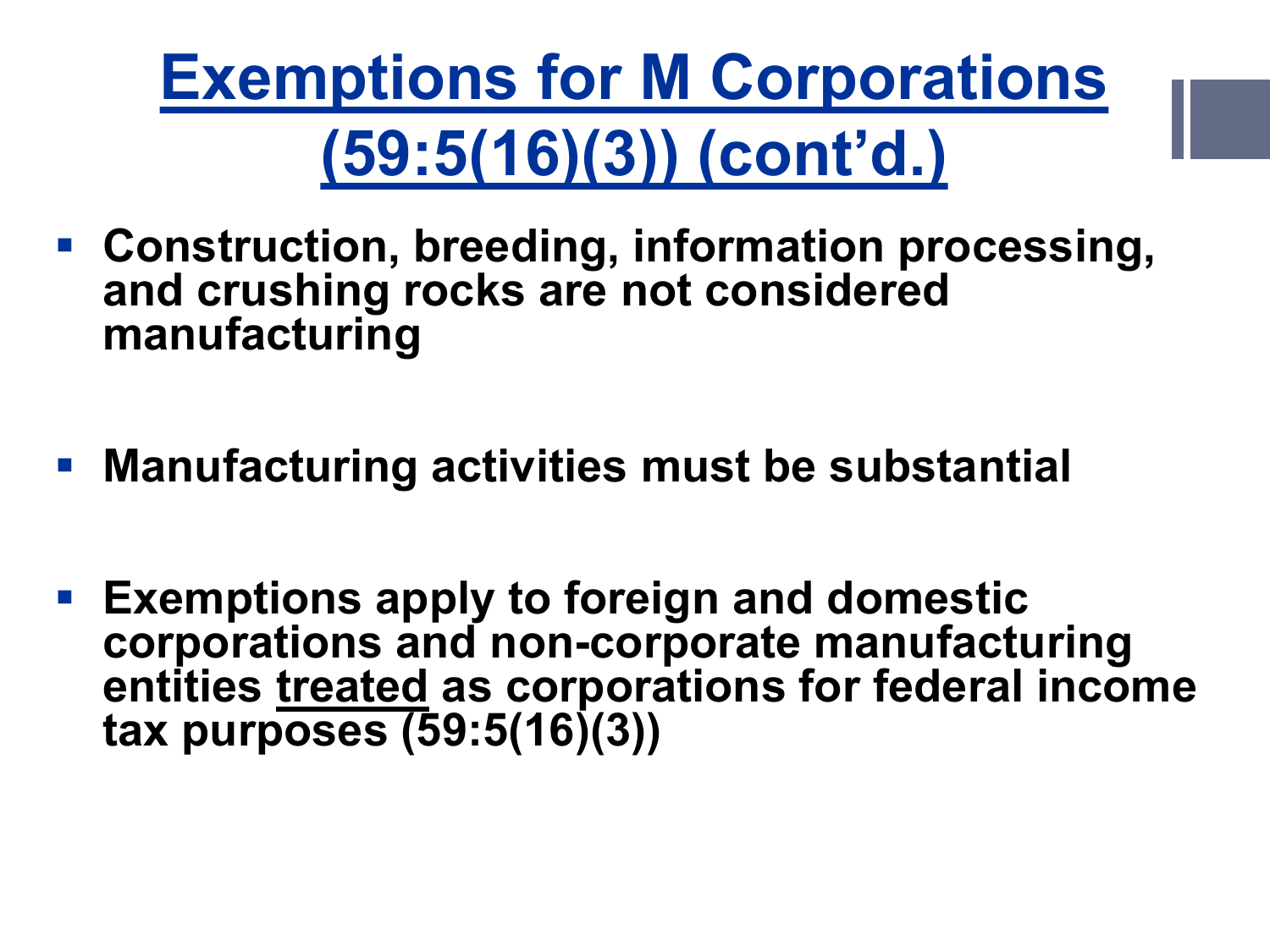### **Exemptions – Local Option R&D Corp (59:5(16)(3))**

 **Cities and towns may adopt local option exemptions for research and development (R&D) corps by 7/1**

 **If accepted, M corp exemptions apply to R&D corps**

 **R&D includes experimental and lab activities to develop new and improve existing products**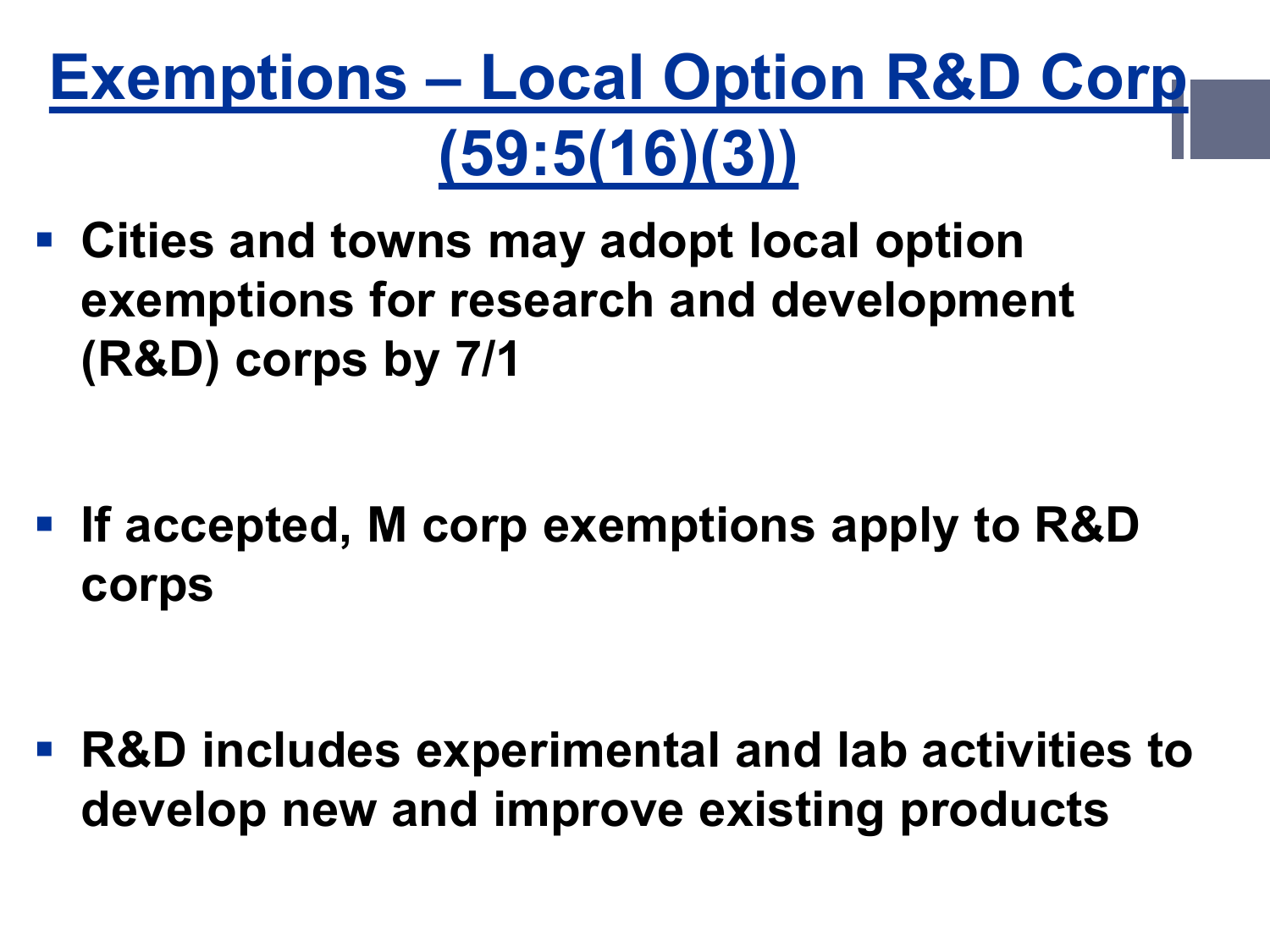# **Exemptions – Local Option R&D Corp (cont.)**

**2/3 Receipts or 2/3 Expenditures**

**Classified by DOR (Form 355RD)**

**- Must Notify DOR of Acceptance**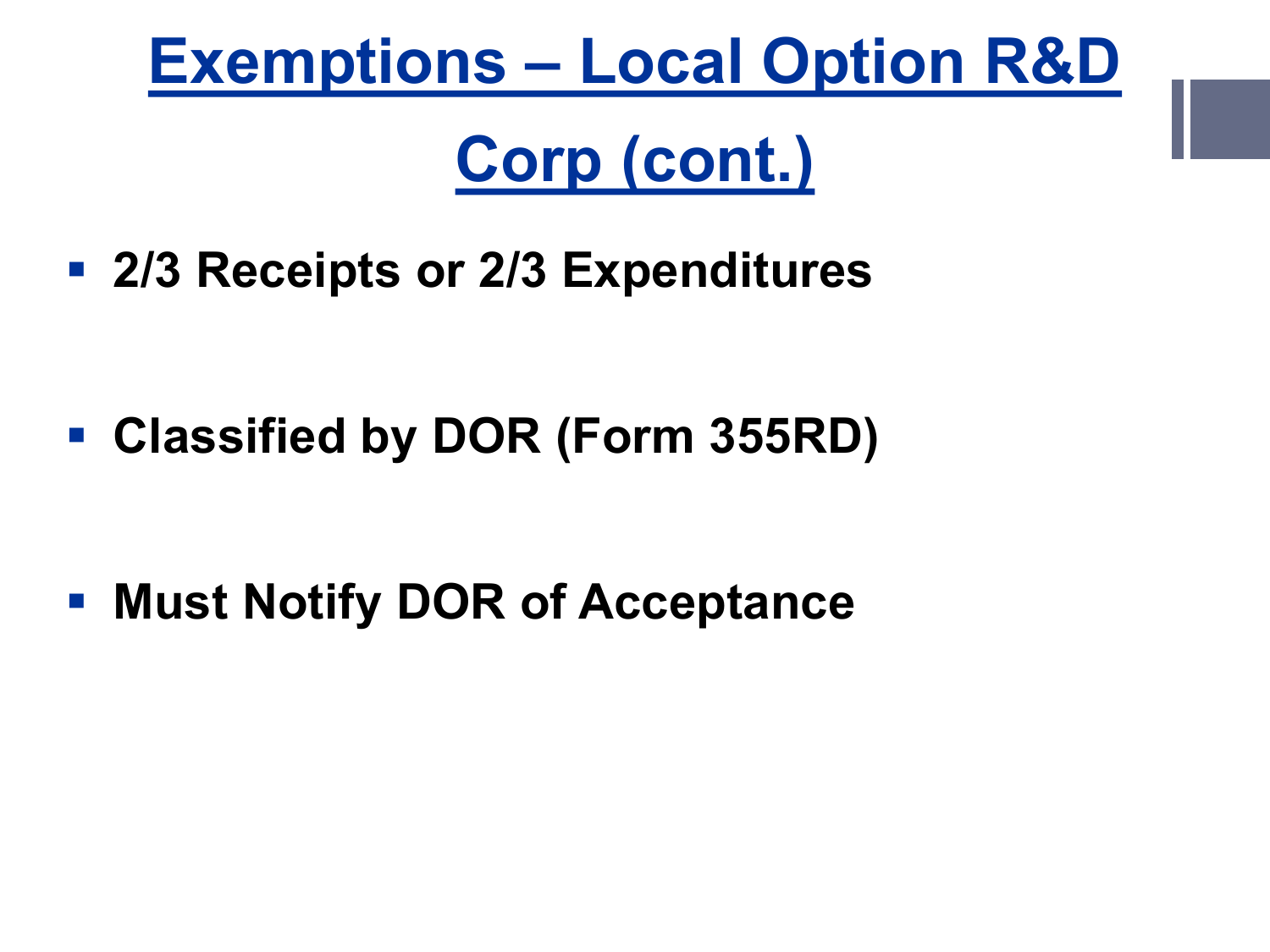#### **Limited Liability Companies**

- **LLC with one member may be treated as a "disregarded entity"**
- **LLC treated as partnership or disregarded entity for federal income tax purposes is taxable on all personal property**
- **Except for telephone company, financial institution or insurance company, LLC that elects to be treated as corporation for federal income tax purposes is taxable as a business or M corp as the case may be**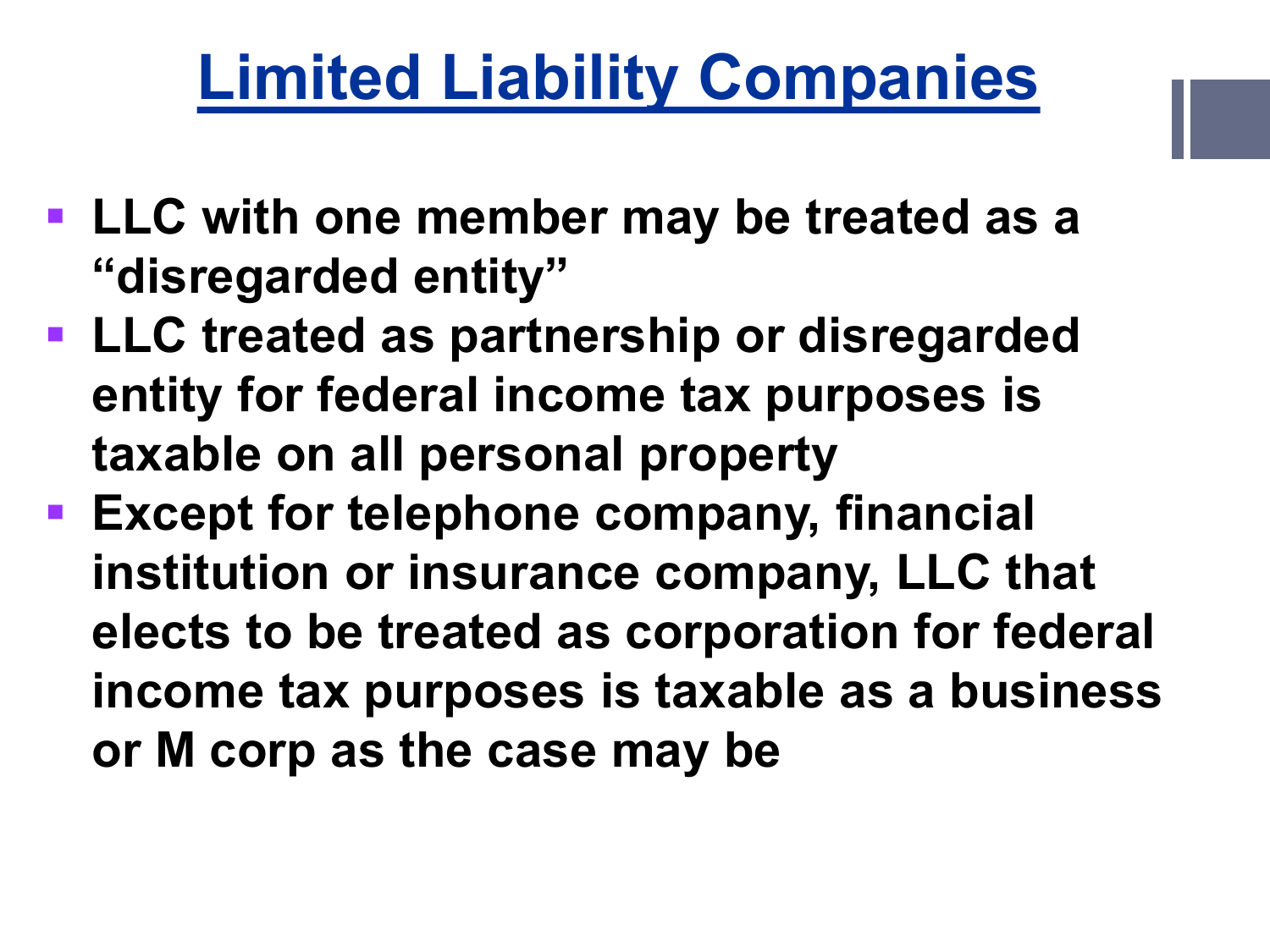### **Limited Liability Companies (cont.)**

- **Telephone, financial institution or insurance company LLC is taxable only on machinery used in manufacture or in supplying or distributing water**
- **Single member LLC treated as a disregarded entity for federal income tax purposes is taxable on all personal property, even if parent is a corporation (but see local option below)**
- **LLC's are treated as partnerships by default**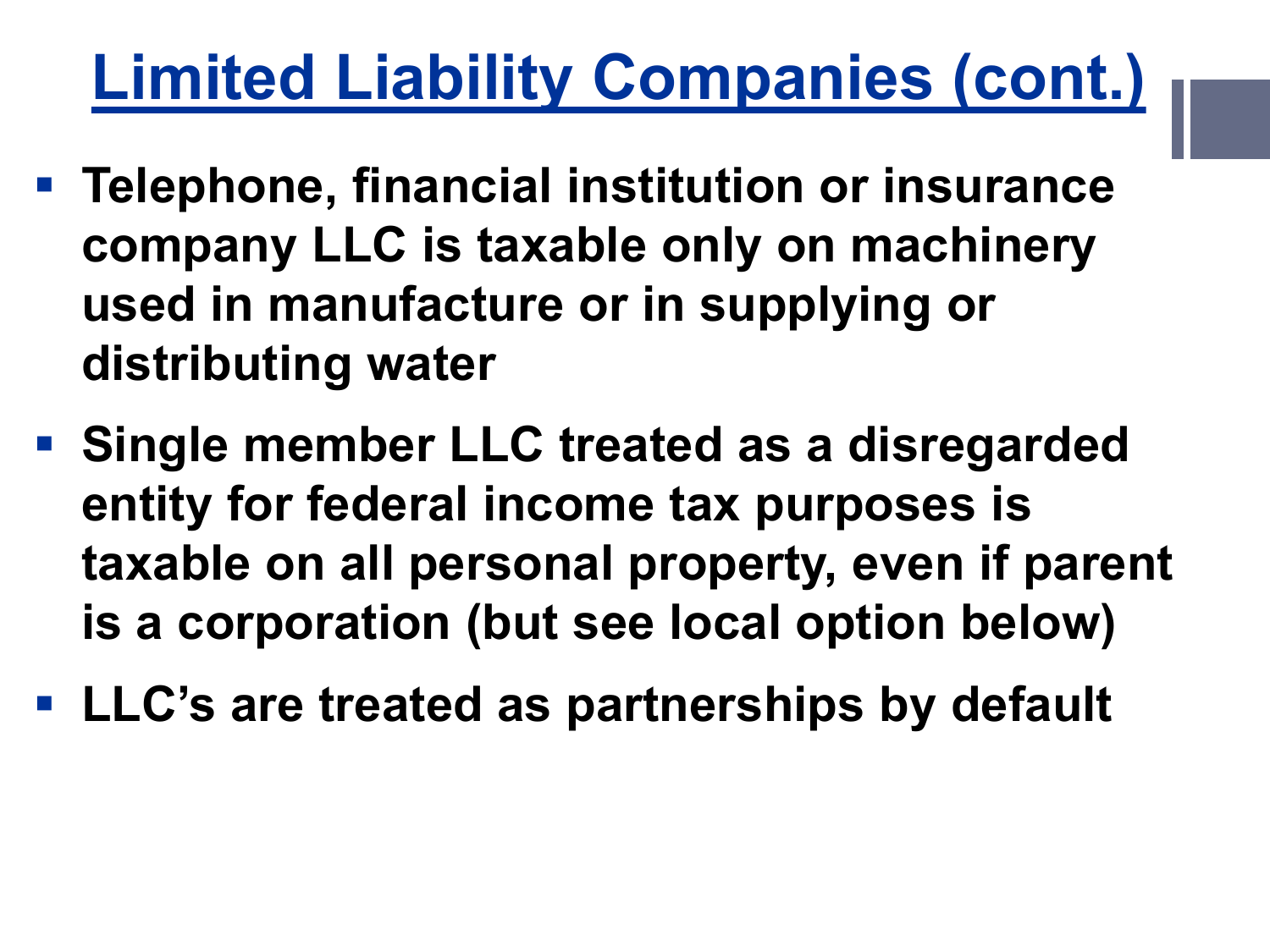#### **Other Non-corporate Entities**

- **Rules of the previous two slides apply to other unincorporated entities electing to be treated as corporations for federal income tax purposes**
- **Includes partnerships, associations and trusts**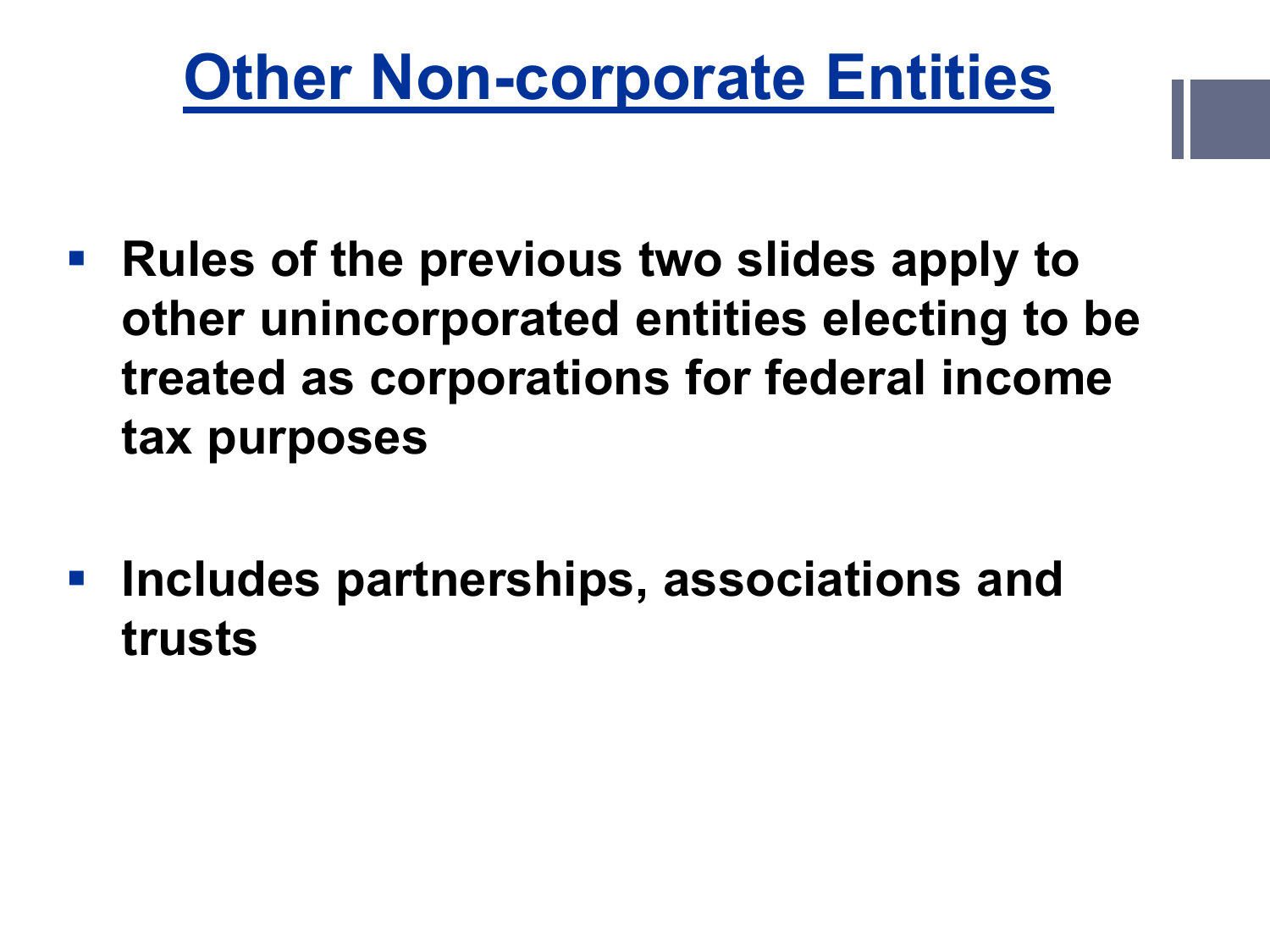**Exemptions – Local Option Disregarded Entity M or R&D Corp (59:5(16)(3))**

- **Municipalities may also adopt local option M corp exemption for single member LLCs filing federally as disregarded entities**
- **If accepted M corp exemptions apply to those LLCs, provided:**
	- **LLC has usual place of business in MA**
	- **LLC engaged in M or R&D in MA**
	- **Sole member is an M or R&D corp**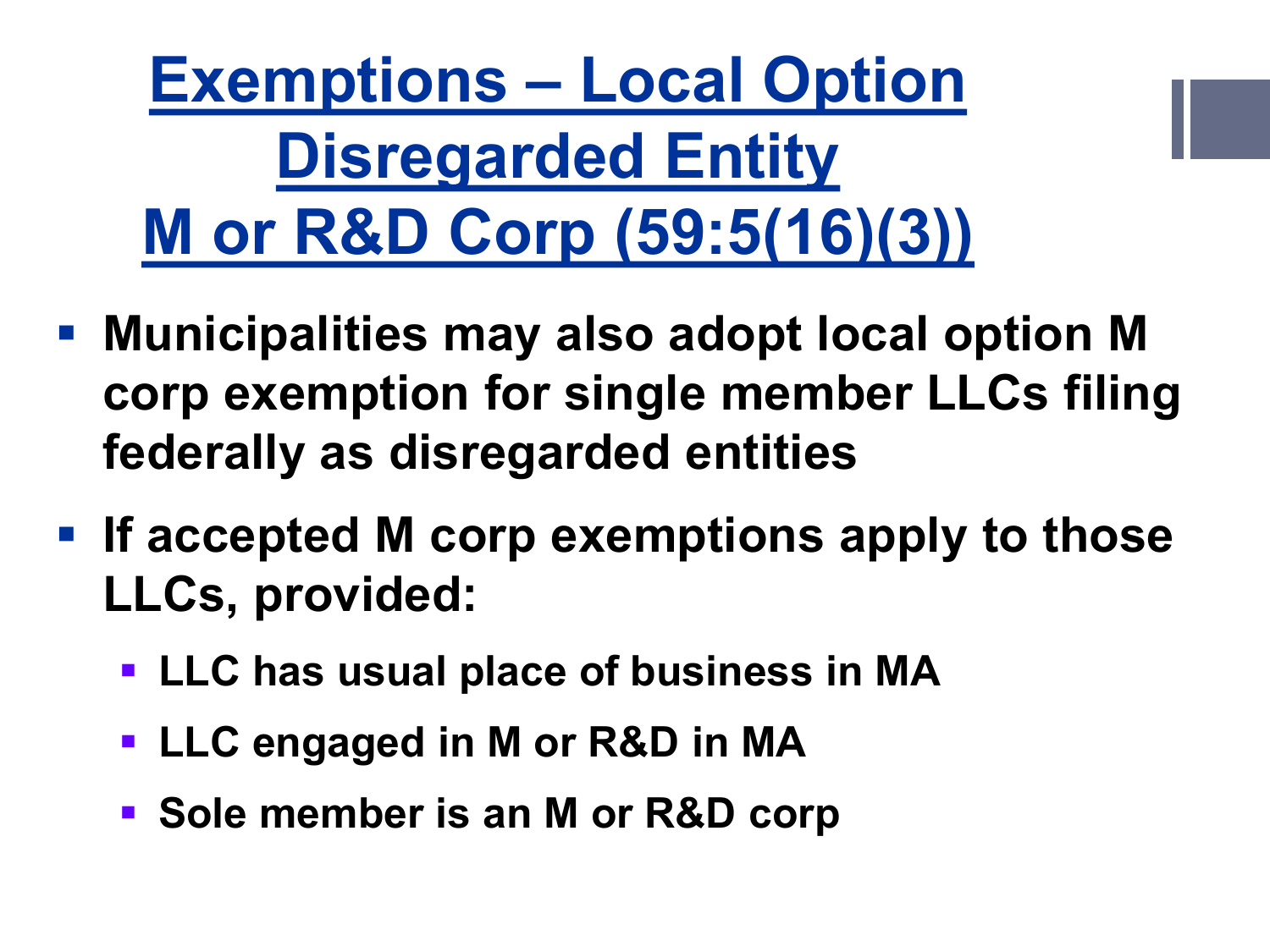#### **Investigating Entity Status**

**Tools available to assessors**

- **Corps Book**
- **Discovery**
- **Personal Property Audit**
- **Abatement Process**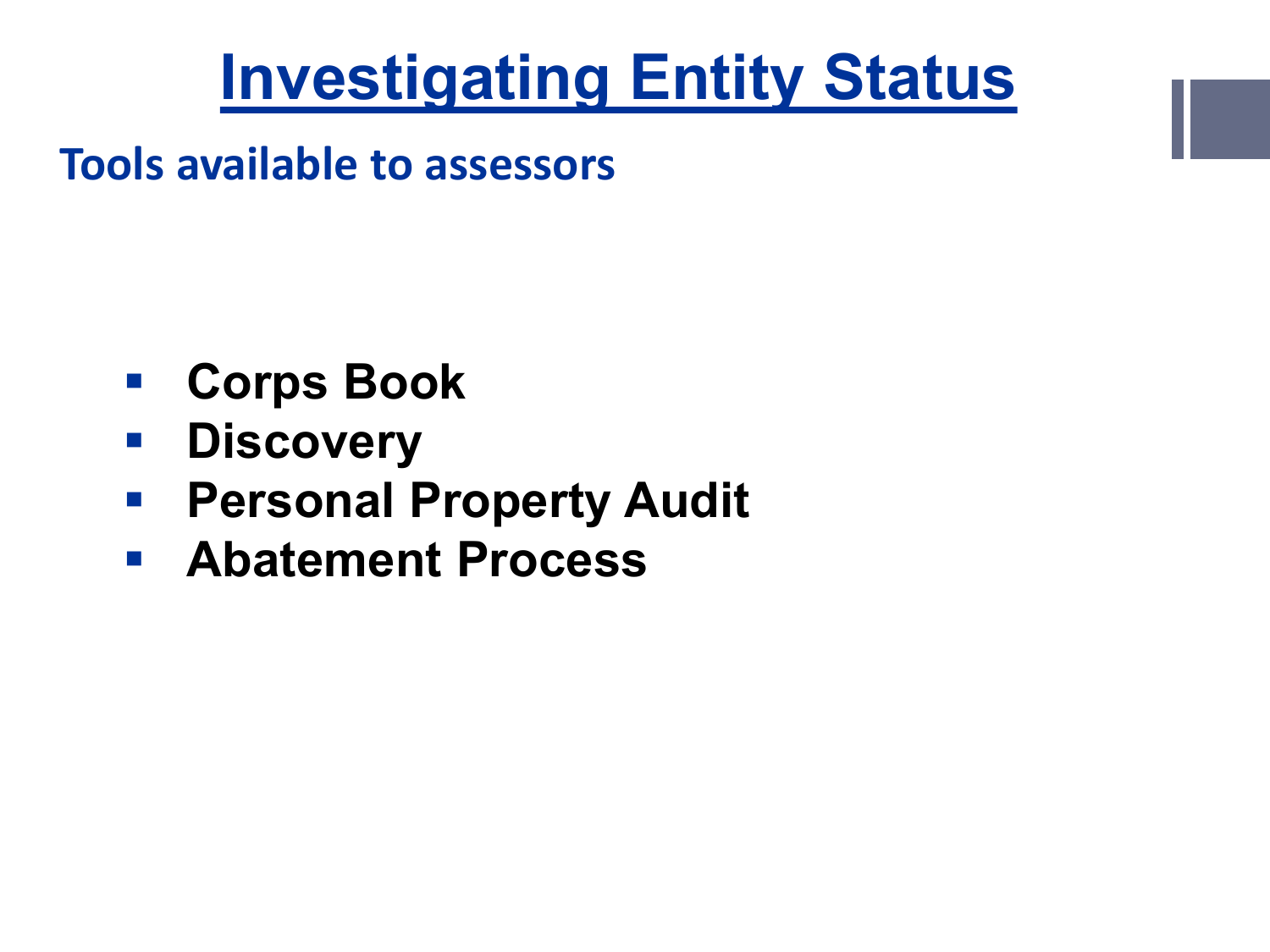#### **Corporations Book**

- **Commissioner publishes website list styled the "Corporations Book"**
- **List designates M corps and separately lists financial institutions and insurance companies**
- **Form 8832 puts IRS and DOR on notice of whether entity is taxable as a corporation, a partnership, or a "disregarded entity"**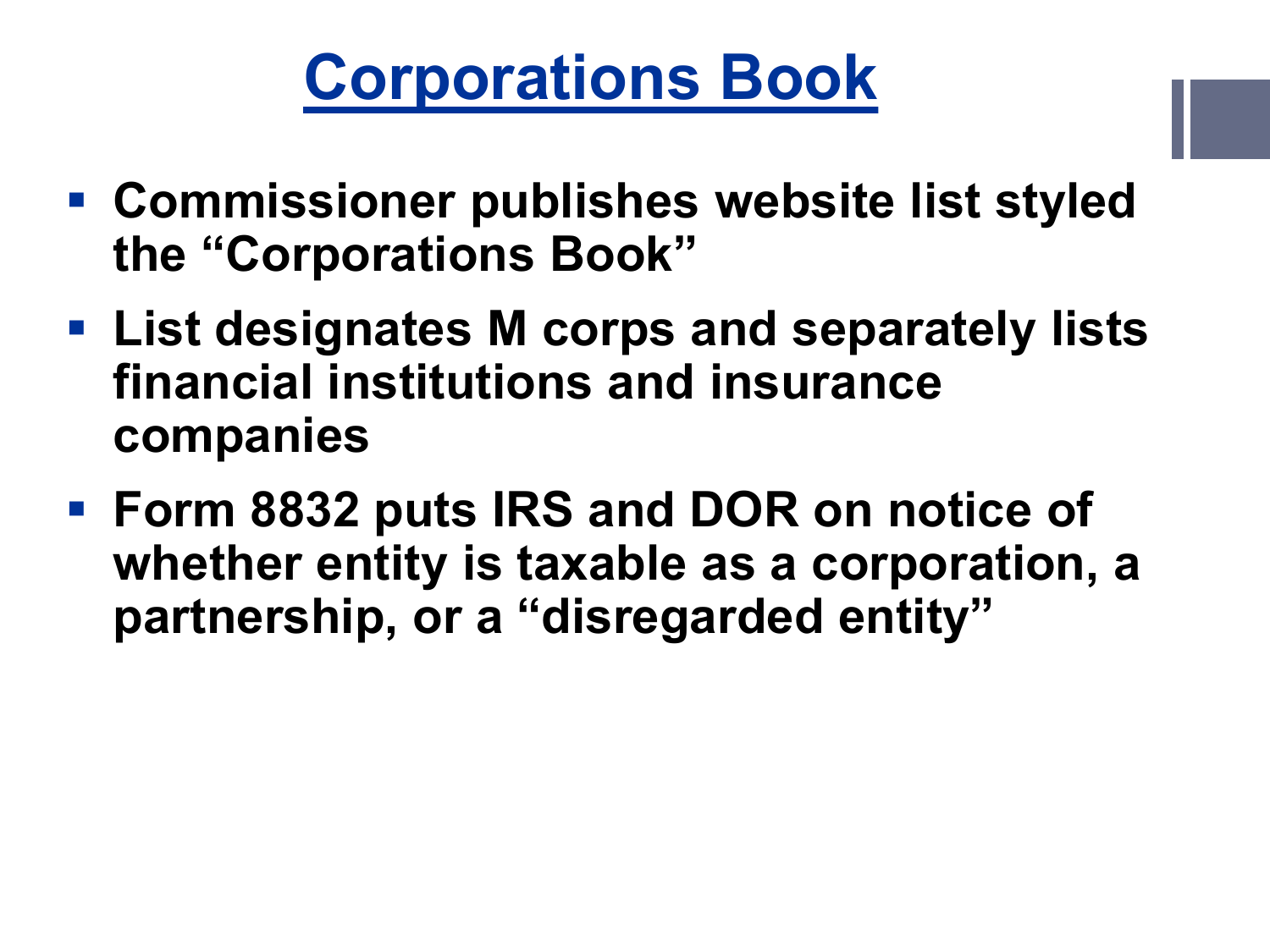## **Annual Certification of Entity Tax Status**

- **2012 – introduced new Annual Certification of Entity Tax Status (ACETS) requirement (IRS Form 8832)**
- **Form 8832 puts IRS and DOR on notice of whether entity is taxable as a corporation, a partnership, or a "disregarded entity"**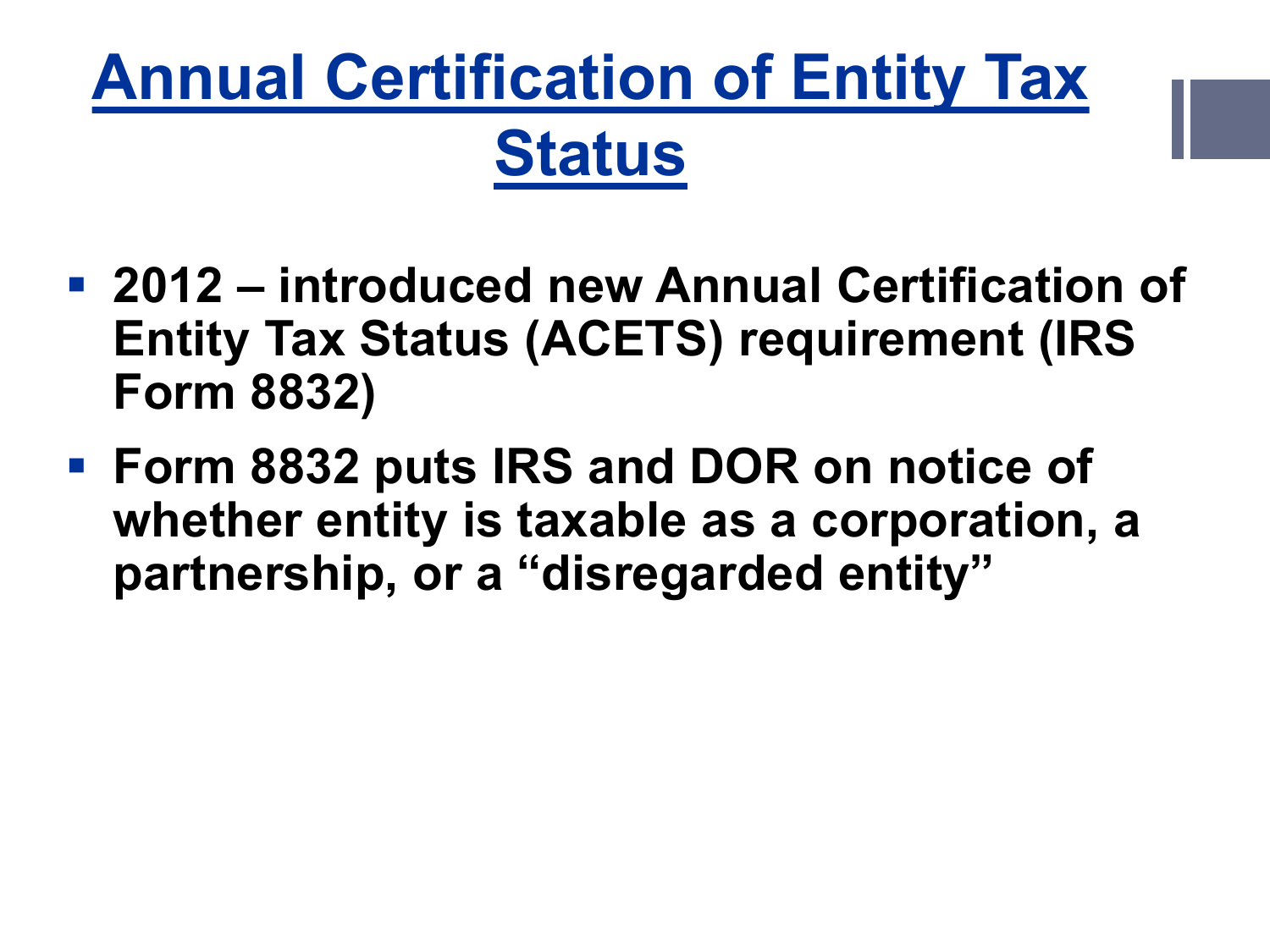| <b>8832</b><br>(Rav. December 2013)                                                                                          |                                                                                                                                                                                 | <b>Entity Classification Election</b>                                        |  | OMB No. 1545-1516                     |  |
|------------------------------------------------------------------------------------------------------------------------------|---------------------------------------------------------------------------------------------------------------------------------------------------------------------------------|------------------------------------------------------------------------------|--|---------------------------------------|--|
| Department of the Treasury<br><b>Internal Revenue Service</b>                                                                |                                                                                                                                                                                 | Information about Form 8832 and its instructions is at www.irs.gov/form8832. |  |                                       |  |
| <b>Type</b><br>or<br><b>Print</b>                                                                                            | Name of eligible entity making election                                                                                                                                         |                                                                              |  | <b>Employer Identification number</b> |  |
|                                                                                                                              |                                                                                                                                                                                 | Number, street, and room or sulte no. If a P.O. box, see instructions.       |  |                                       |  |
|                                                                                                                              | City or town, state, and ZIP code. If a foreign address, enter city, province or state, postal code and country. Follow the country's practice for entering the<br>postal code. |                                                                              |  |                                       |  |
| □ Late classification relief sought under Revenue Procedure 2009-41<br>$\blacktriangleright$ Check if: $\Box$ Address change |                                                                                                                                                                                 |                                                                              |  |                                       |  |
| □ Relief for a late change of entity classification election sought under Revenue Procedure 2010-32                          |                                                                                                                                                                                 |                                                                              |  |                                       |  |
| <b>Election Information</b><br>Part I                                                                                        |                                                                                                                                                                                 |                                                                              |  |                                       |  |

- 1 Type of election (see instructions):
- a | Initial classification by a newly-formed entity. Skip lines 2a and 2b and go to line 3.
- **b** Change in current classification. Go to line 2a.
- 2a Has the eligible entity previously filed an entity election that had an effective date within the last 60 months?

Yes. Go to line 2b. No. Skip line 2b and go to line 3.

2b Was the eligible entity's prior election an initial classification election by a newly formed entity that was effective on the date of formation?

Yes. Go to line 3. No. Stop here. You generally are not currently eligible to make the election (see instructions).

3 Does the eligible entity have more than one owner?

□ Yes. You can elect to be classified as a partnership or an association taxable as a corporation. Skip line 4 and go to line 5.  $\Box$  No. You can elect to be classified as an association taxable as a corporation or to be disregarded as a separate entity. Go to line 4.

- 4 If the eligible entity has only one owner, provide the following information:
- a Name of owner
- **b** Identifying number of owner
- 5 If the eligible entity is owned by one or more affiliated corporations that file a consolidated return, provide the name and employer identification number of the parent corporation:
- 

Cat. No. 22598R

For Paperwork Reduction Act Notice, see Instructions.

Form 8832 (Rev. 12-2013)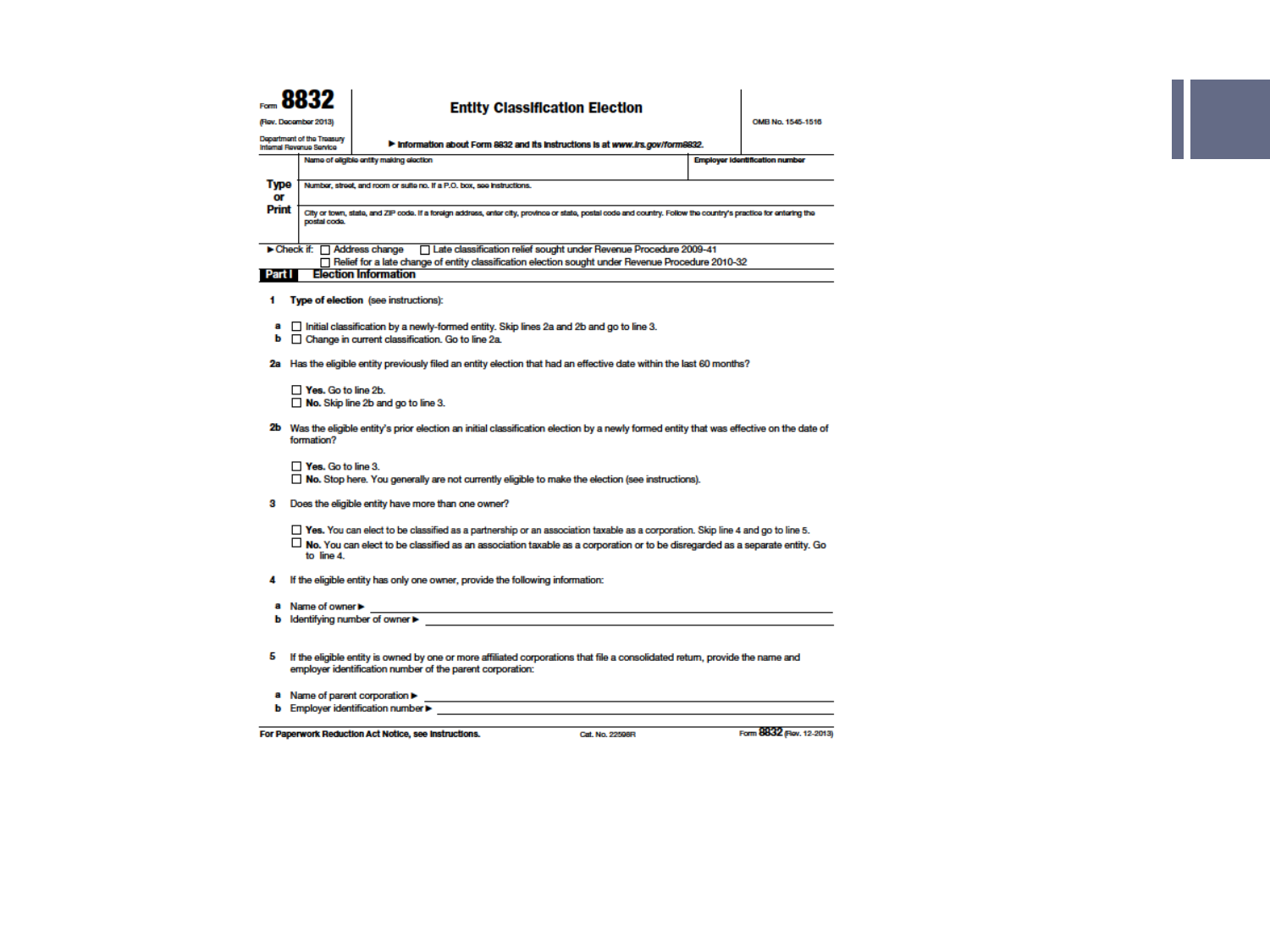### **Discovery Procedures**

- **Written return of information under G.L. c. 59, § 38F**
	- **Pre-assessment stage**
	- **Applies to "such information as may reasonably** be required … to determine the actual fair cash valuation of …property"
	- **Taxpayer gets 60 days to respond**
	- **Penalties for failure to provide information,** including automatic dismissal of an ATB appeal
- **Testimony under oath under G.L. c.59, § 38G**
	- Opportunity to ask questions about response to § 38D information requests
	- Available in pre-assessment stage and following application for abatement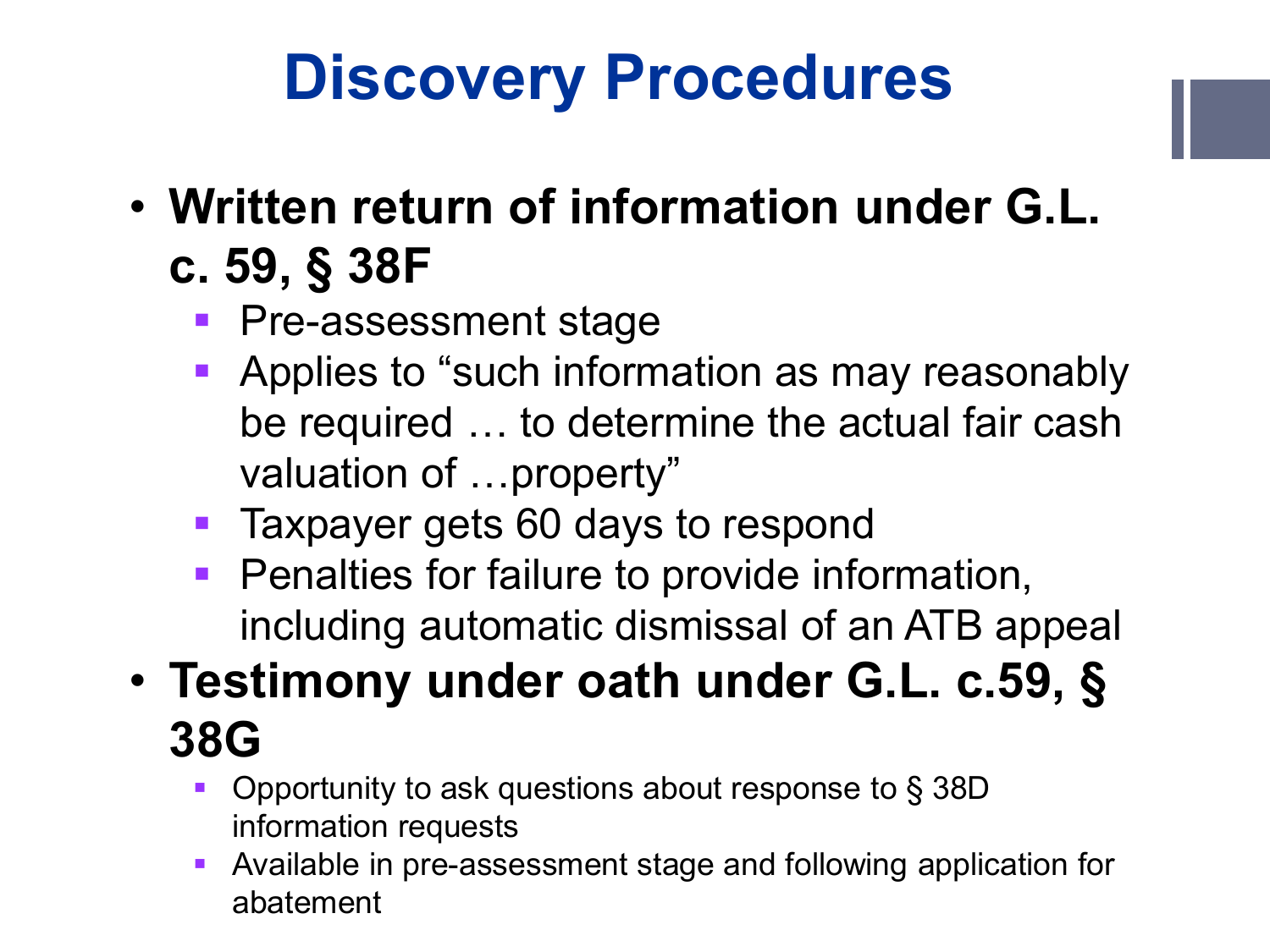#### **Discovery Procedures (cont'd.)**

- **Testimony under oath under G.L. c.59, § 38G**
	- Opportunity to ask questions in writing about response to § 38D information requests
	- **Available in pre-assessment stage and following** application for abatement

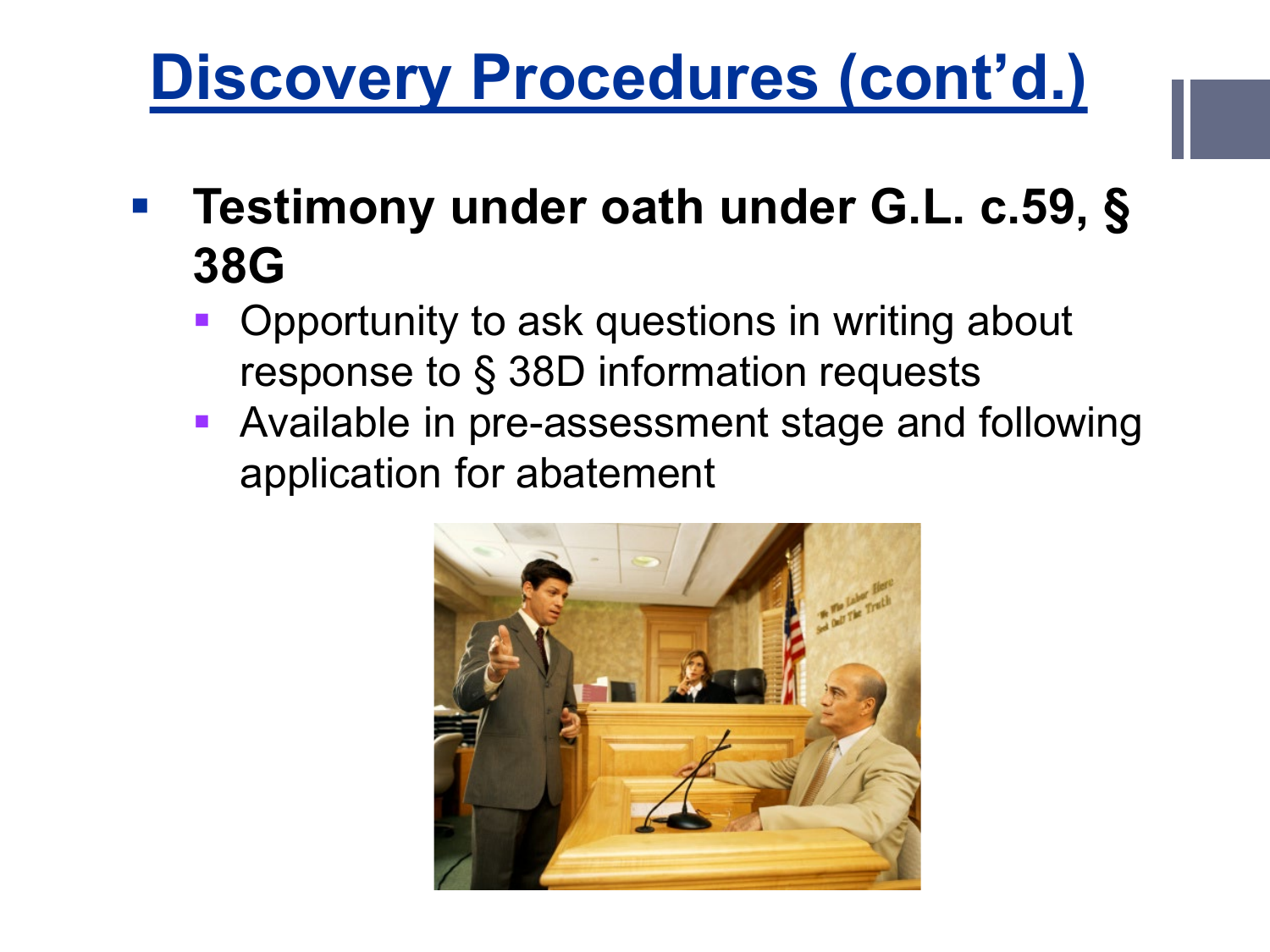**Personal Property Audit Authority (59:31A & 42A)**

- **Assessors may audit books and records of locally valued taxpayers up to 3 years after return is due or filed, whichever is later**
- **Audit is initiated by assessors by issuing a summons specifying books and records sought to be examined**
- **Assessors may apply to Superior Court for order compelling production of books and records**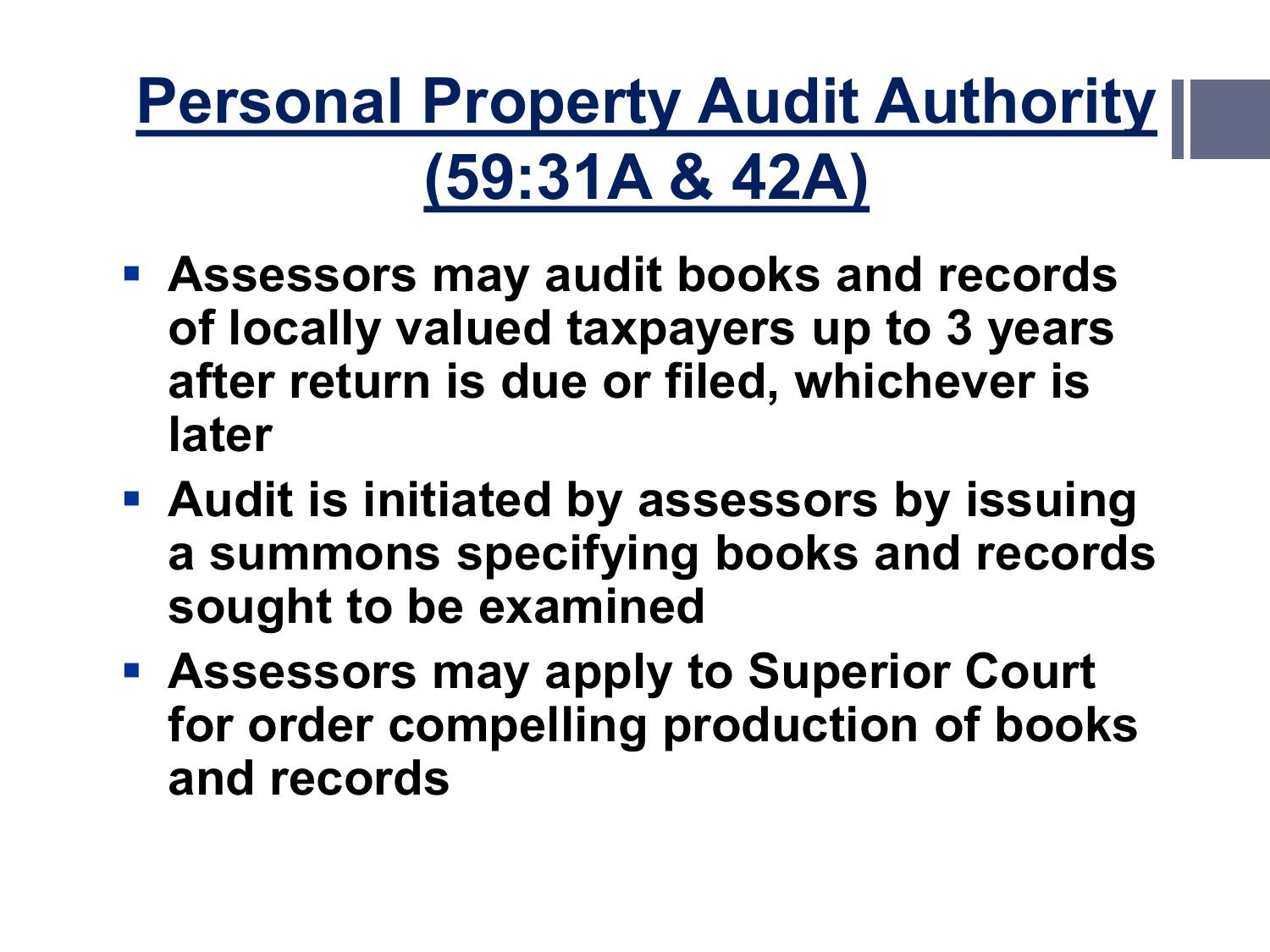**Personal Property Audit Authority (59:31A & 42A)(cont'd.)**

- **If untaxed personal property accounts are detected, omitted taxes may be assessed up to 3 years and 6 months after the return is due or filed, whichever is later**
- **If undertaxed personal property accounts are detected, revised taxes may be assessed up to 3 years and 6 months after the return due or filed, whichever is later**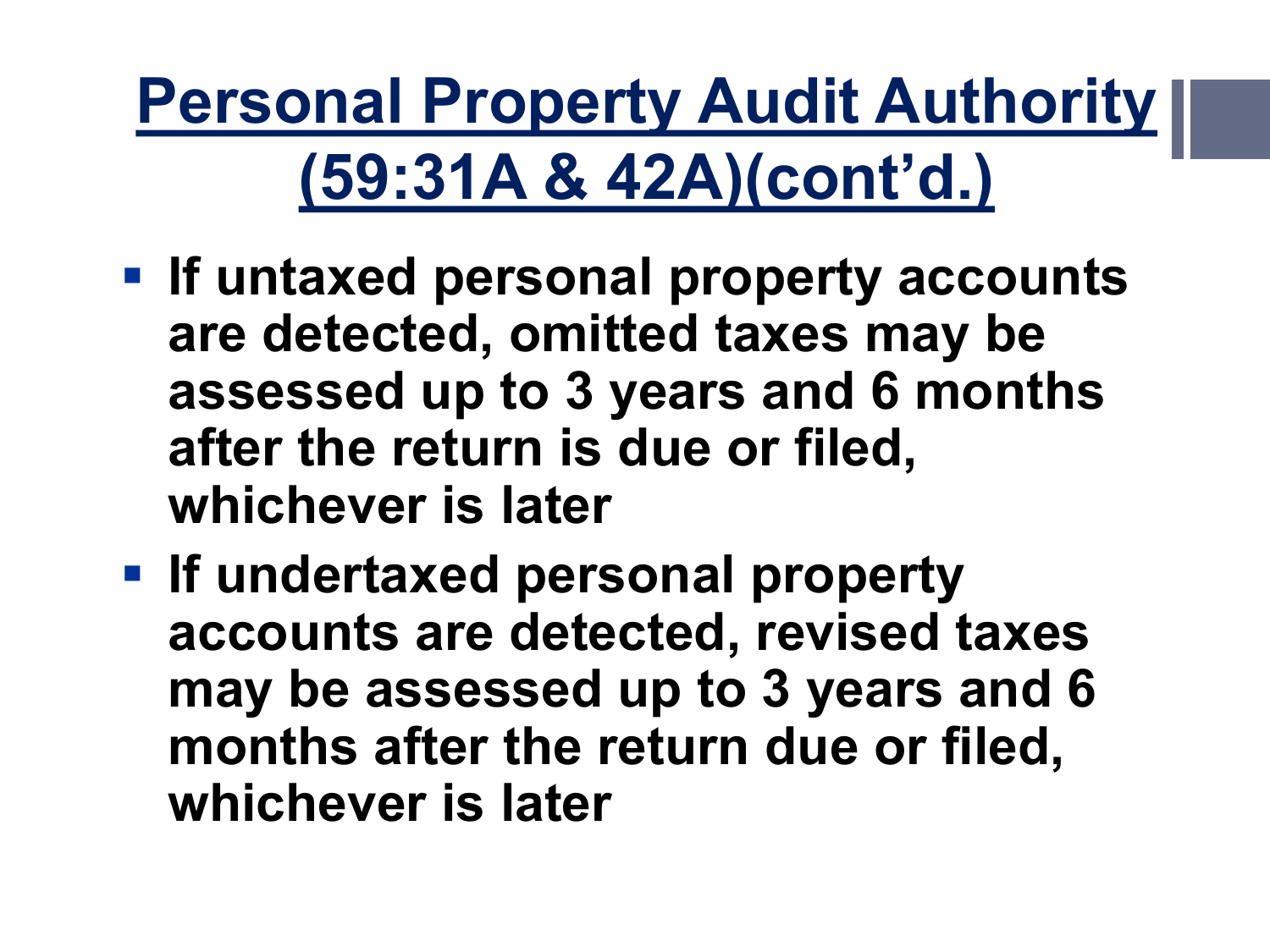### **Personal Property Audit Summons (59:31A & 42A)**

#### **The Commonwealth of Massachusetts [City][Town] of \_\_\_\_\_\_\_\_\_\_\_**

#### **Board of Assessors**

In the matter of the personal property tax liability of

XYZ Corporation Inc.

TO:

Keeper of the Records

XYZ Corporation Inc.

123 Main Street

Anytown, MA 12345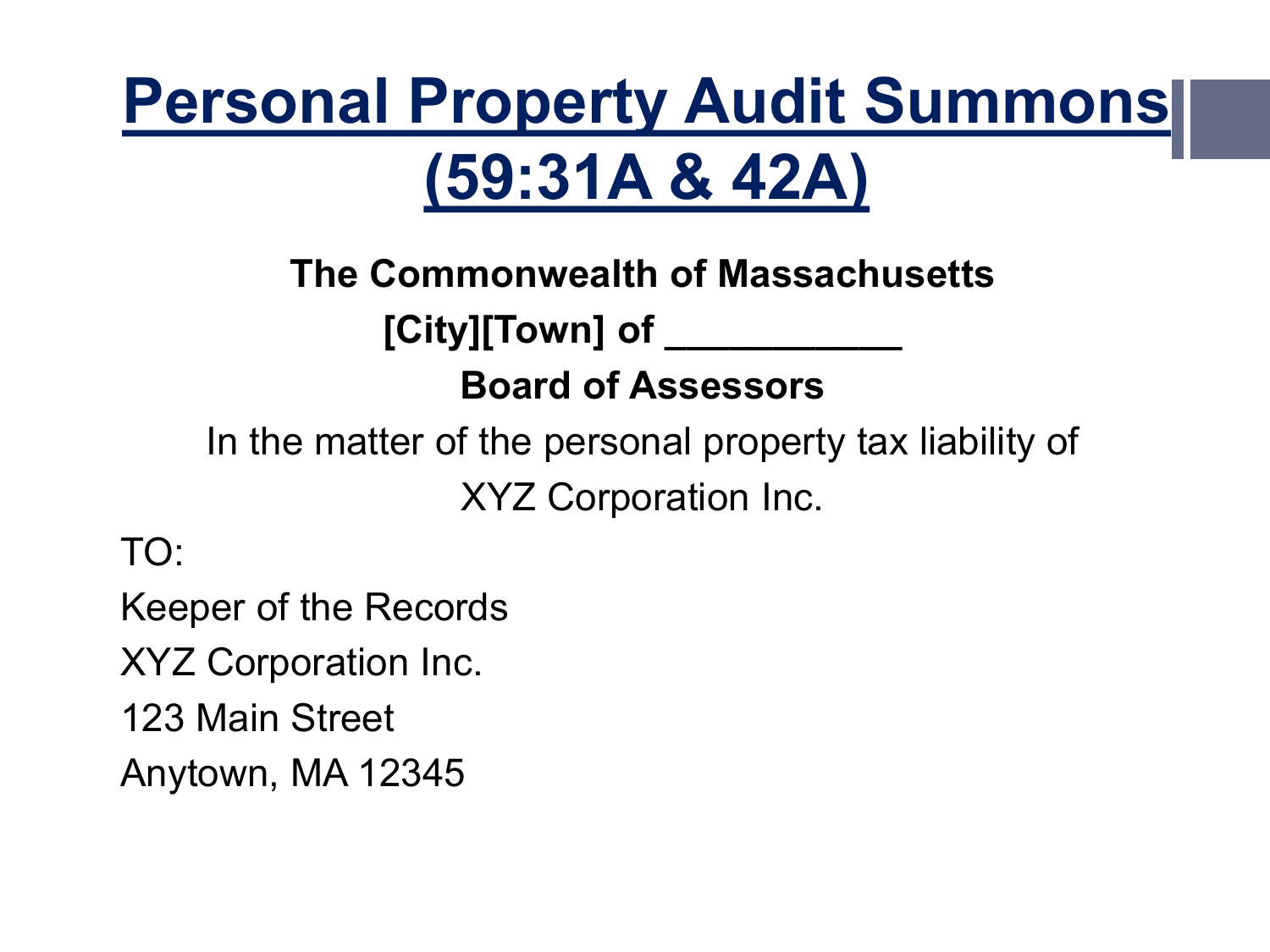### **Personal Property Audit Summons (59:31A & 42A)**

You are hereby summonsed to produce to [Name][Title] of the [City][Town] Board of Assessors at [Office Address and Room Number], with the following books, papers, records, and other data by [Due Date]

[Description of Requested Documents]

Failure to comply with this summons will render you liable to enforcement proceedings in the Supreme Judicial Court or Superior Court of the Commonwealth of Massachusetts. This summons is issued pursuant to the authority vested in the BOARD OF ASSESSORS by G.L. c. 59, § 31A, this \_\_\_ day of [Month][Year].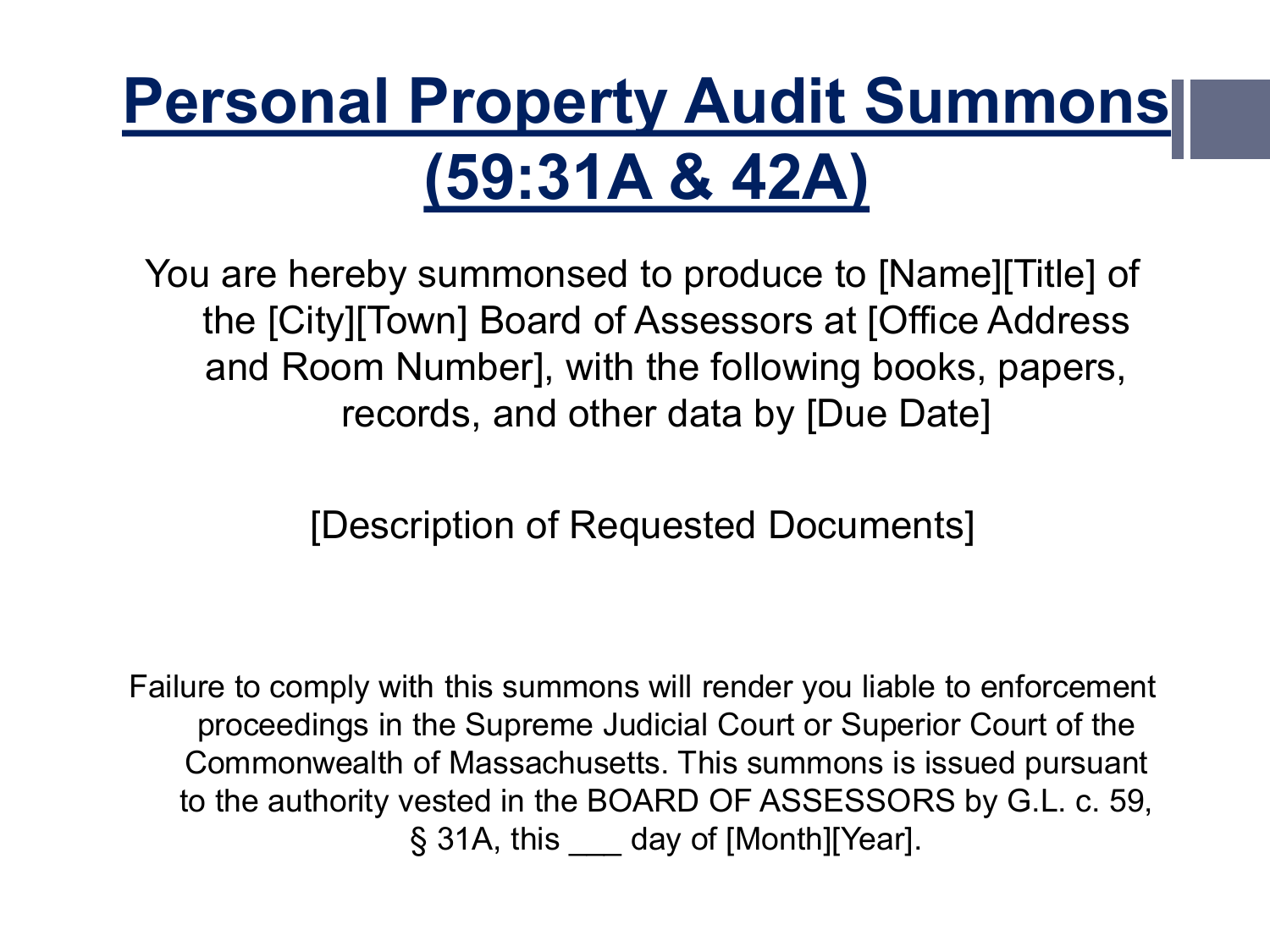**Personal Property Audit Authority (59:31A & 42A)(cont'd.)**

#### **Records to request for examination**

- **Fixed asset listing**
- **Financial statements, e.g. detailed balance sheet and** income statement
- **Federal tax returns including depreciation schedules and** attachments
- Detailed trial balance which reflects the ending account balances for the audit location
- **Lease agreements in effect for personal property at the** audit location
- **Receipts for purchases of goods made during the audit** period
- **Inventory records**
- **Image files of items of personal property at the audit** location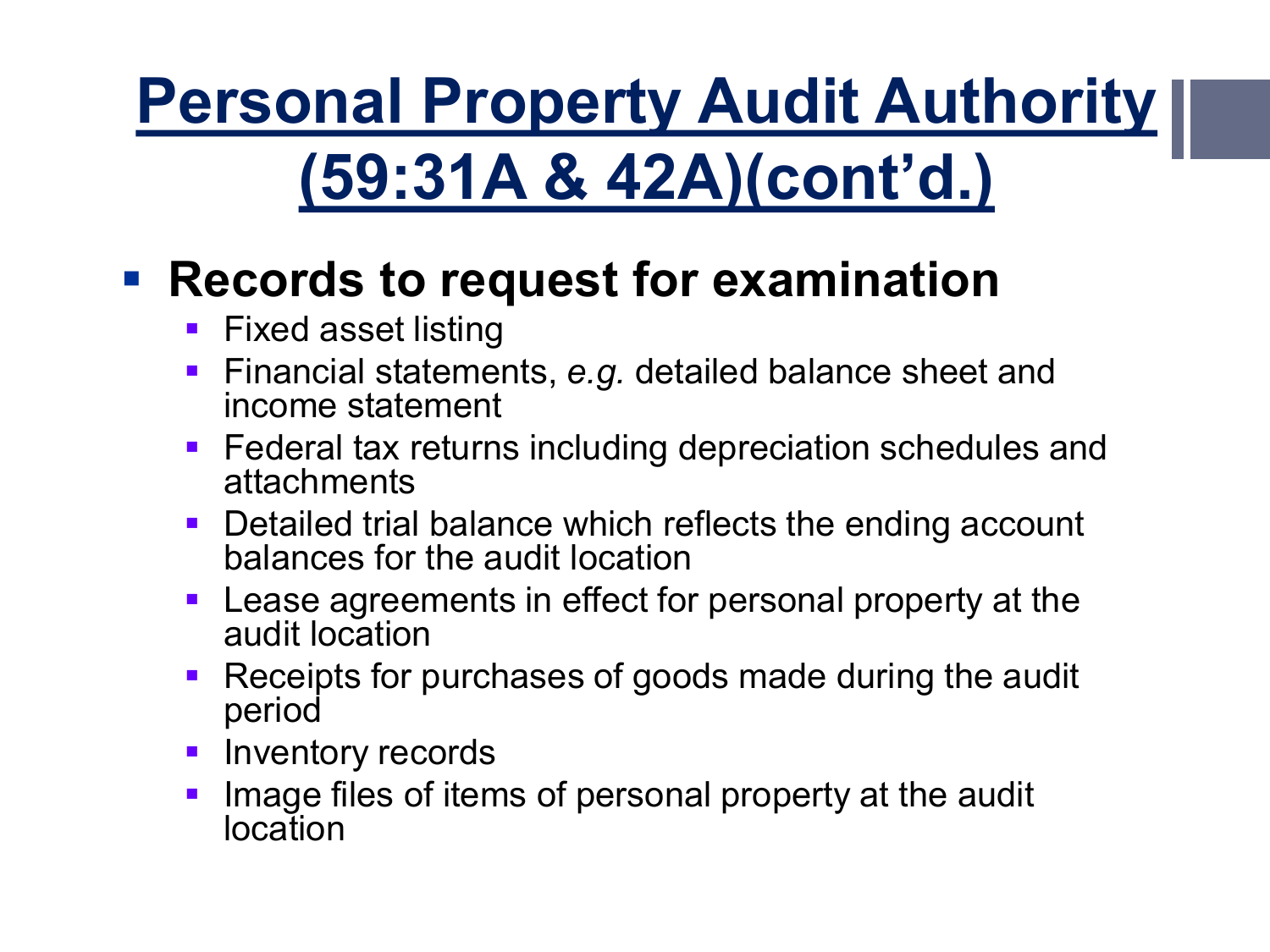## **Personal Property Audit Authority (59:31A & 42A)(cont'd.)**

 **Access to premises to inspect personal property may be requested, but not clear that it can be compelled**

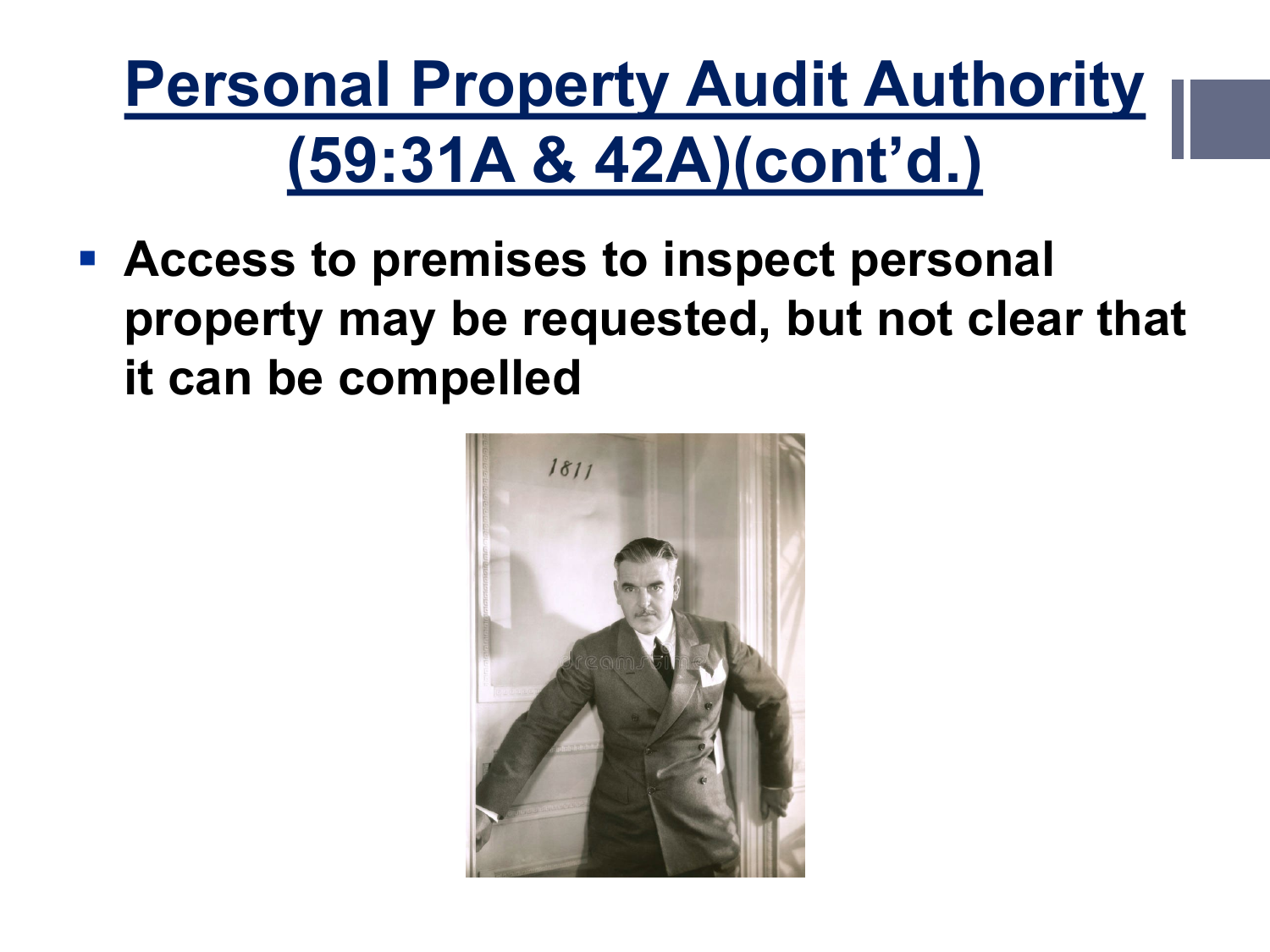#### **Assessing Entities of Unknown Status**

**If entity status is uncertain at time of commitment, assessors should deny corporate personal property tax exemptions and seek information about entity status in connection with abatement process**

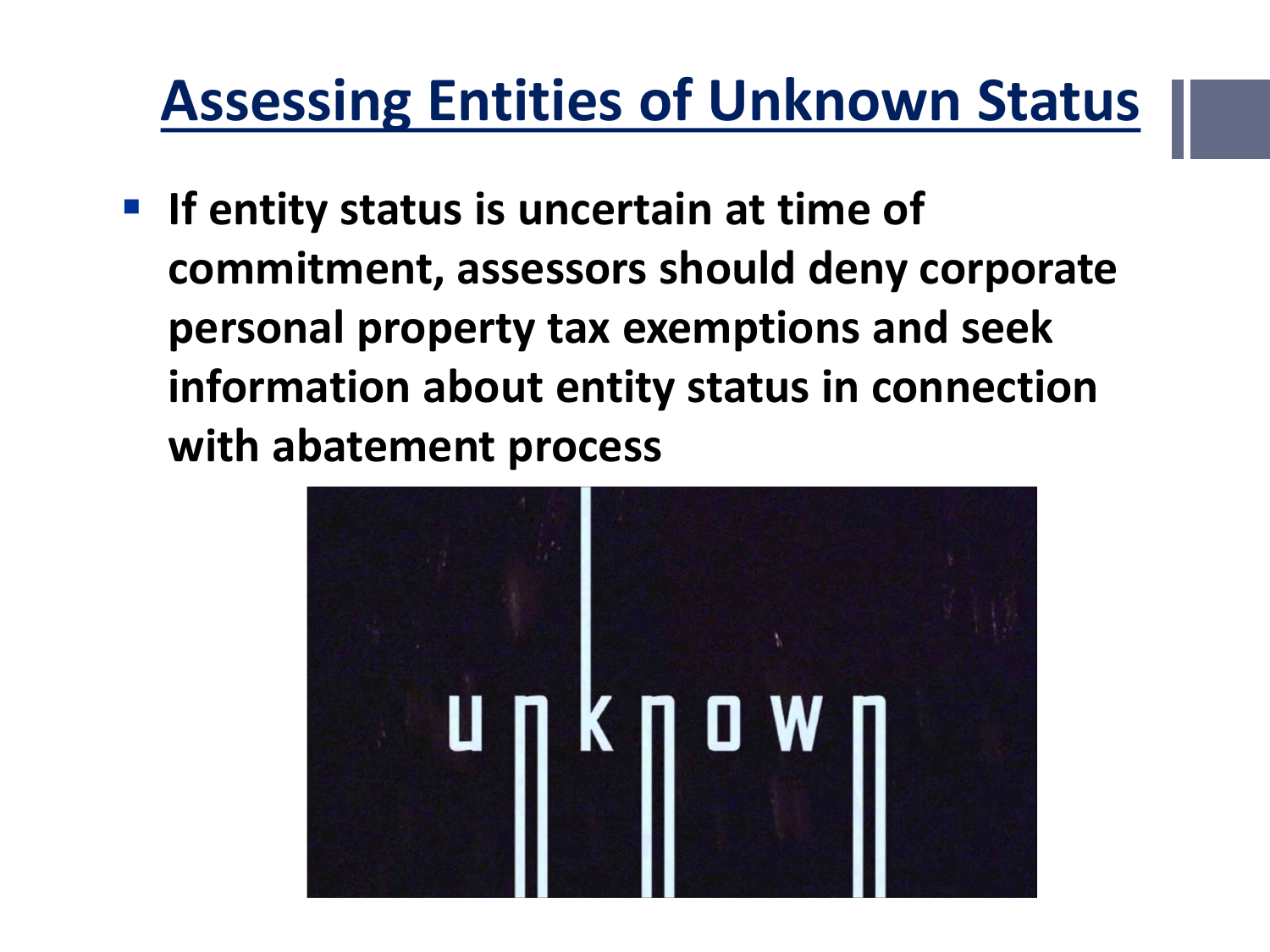#### **Abatement**

- **Fact-finding permitted during the abatement process**
- **Abatement process allows additional time to further investigate entity status**